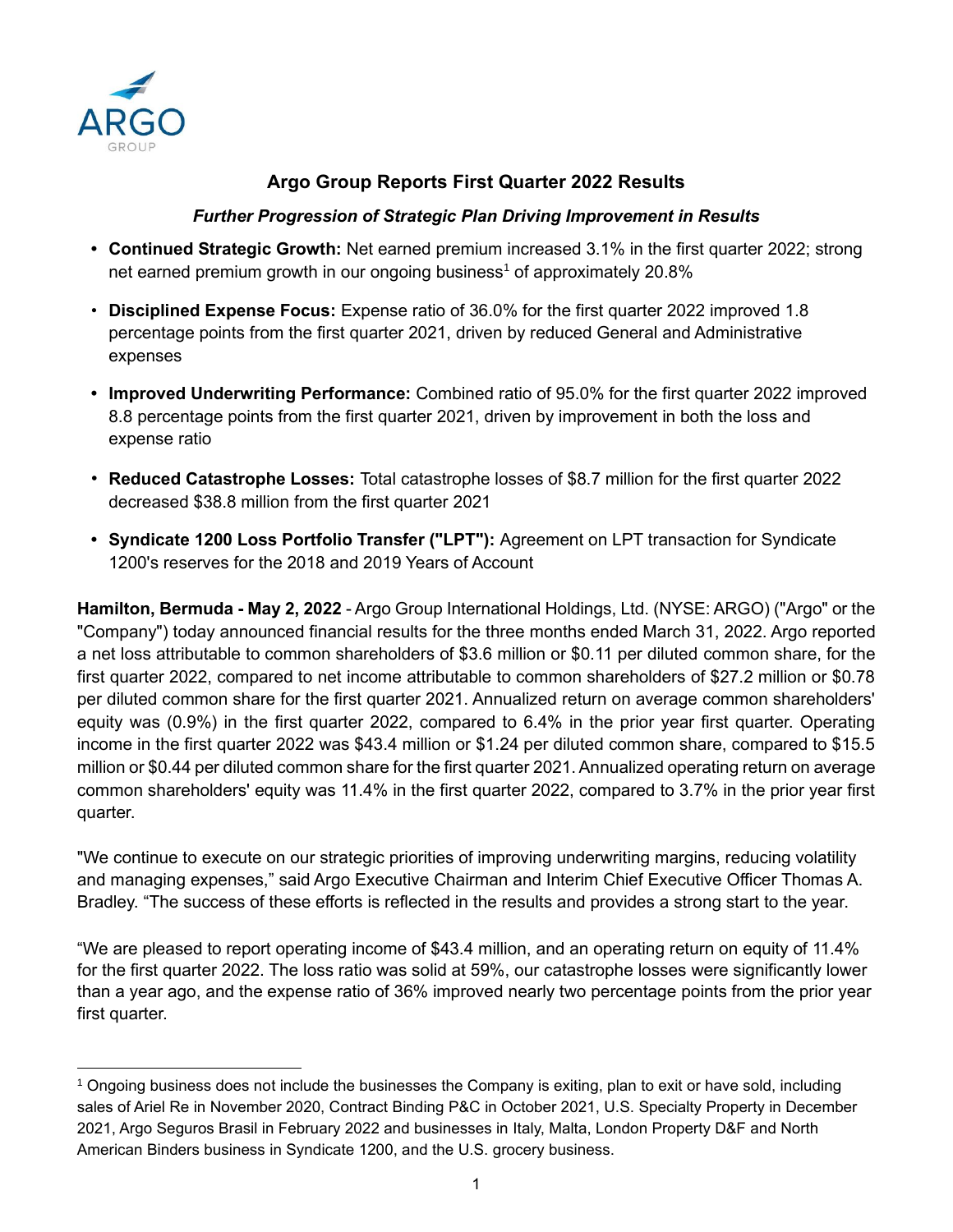"Looking forward, we are pleased with the opportunities for growth across our ongoing businesses and remain confident in achieving our 2022 financial objectives."

#### **First Quarter Consolidated Operating Highlights**

| \$ in millions                                        | <b>Three Months Ended</b><br><b>March 31.</b> | Y/Y |        |            |
|-------------------------------------------------------|-----------------------------------------------|-----|--------|------------|
| <b>Consolidated</b>                                   | 2022                                          |     | 2021   | Change     |
| Gross written premiums                                | \$<br>720.6                                   | \$  | 756.5  | $-4.7%$    |
| Net written premiums                                  | 440.5                                         |     | 421.3  | 4.6%       |
| Earned premiums                                       | 480.6                                         |     | 466.1  | 3.1%       |
| Underwriting income (loss)                            | 24.1                                          | -\$ | (17.9) | <b>NM</b>  |
| Net investment income                                 | 37.7                                          |     | 44.4   | $-15.1%$   |
| Net income (loss) attributable to common shareholders | \$<br>(3.6)                                   | \$  | 27.2   | <b>NM</b>  |
| Operating income                                      | \$<br>$43.4$ \$                               |     | 15.5   | 180.0%     |
| Loss ratio                                            | 59.0%                                         |     | 66.0%  | $-7.0$ pts |
| Acquisition expense ratio                             | 17.2%                                         |     | 17.0%  | $0.2$ pts  |
| General and administrative expense ratio              | 18.8%                                         |     | 20.8%  | $-2.0$ pts |
| Expense ratio                                         | 36.0%                                         |     | 37.8%  | $-1.8$ pts |
| Combined ratio                                        | 95.0%                                         |     | 103.8% | $-8.8$ pts |
| CAY ex-CAT loss ratio                                 | 56.5%                                         |     | 55.6%  | $0.9$ pts  |

• Gross written premium in the first quarter 2022 of \$720.6 million decreased 4.7% from \$756.5 million in first quarter 2021. The decrease in gross written premiums in the first quarter 2022 when compared to the first quarter 2021 is attributable to the businesses the Company is exiting, planning to exit or has exited. Within the Company's ongoing business, gross written premium grew approximately 6.9% during the first quarter 2022 compared to the first quarter 2021.

- The retention ratio, calculated as net written premium divided by gross written premium, increased 5.4 percentage points to 61.1% in the first quarter 2022 compared to the first quarter 2021. The increase in the retention ratio primarily reflects business mix shifts toward higher premium retention lines.
- The combined ratio was 95.0% during the first quarter 2022, compared to 103.8% in the first quarter 2021. This improvement of 8.8 percentage points was driven by reduced catastrophe ("CAT") losses and a lower expense ratio.
- Total catastrophe losses in the first quarter 2022 were \$8.7 million or 1.8 percentage points on the loss ratio. In comparison, catastrophe losses in the prior year first quarter were \$47.5 million or 10.2 percentage points on the loss ratio.
- Net adverse prior year reserve development for the first quarter 2022 was \$3.4 million, or 0.7 percentage points on the loss ratio. In the prior year first quarter, net adverse prior year reserve development was \$1.0 million.
- The current accident year ("CAY") ex-CAT loss ratio was 56.5% in the first quarter 2022, compared to 55.6% in the prior year first quarter.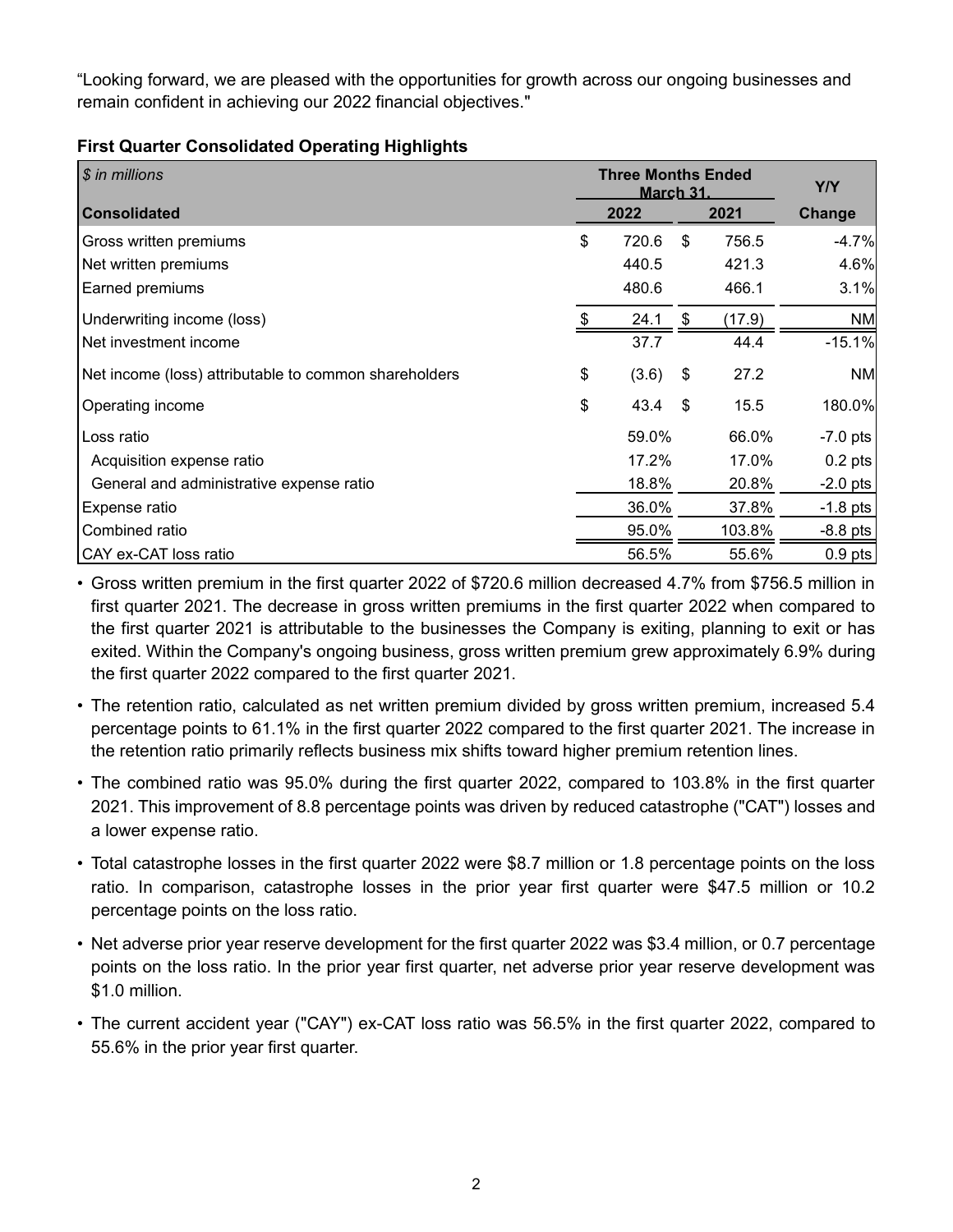- The expense ratio in the first quarter 2022 was 36.0%, an improvement of 1.8 percentage points from the first quarter 2021. This reduction was driven by an improvement of 2.0 percentage points in the general and administrative ratio, partially offset by a slight increase in the acquisition expense ratio of 0.2 percentage points compared to the first quarter 2021. The improvement in the general and administrative ratio reflects continued execution of our expense reduction initiatives, primarily driven by a \$6.9 million decrease in general and administrative expenses in addition to growth in net earned premium in the first quarter 2022 compared to the first quarter 2021.
- The CAY ex-CAT combined ratio was 92.5% in the first quarter 2022, compared to 93.4% in the prior year first quarter.
- Net investment income of \$37.7 million in the first quarter 2022 decreased \$6.7 million compared to the prior year first quarter. This reduction was driven by a \$7.1 million decrease in investment income from alternative investments in the first quarter 2022 when compared to the first quarter 2021.
- Pre-tax net realized investment and other losses were \$34.5 million in the first quarter 2022, compared to \$13.1 million of pre-tax net realized investment gains in the prior year first quarter. The increase in net realized investment and other losses is primarily attributable to Argo Seguros Brasil, where previously unrealized foreign exchange losses included in accumulated other comprehensive income ("AOCI") were realized in the quarter due to the sale of the business in February 2022.
- The first quarter 2022 included \$7.4 million of non-operating expenses, which were mainly attributable to non-operating advisory fees.
- The effective tax rate, calculated as the income tax provision divided by income before income taxes, for the first quarter 2022 was 109.7%, compared to 4.3% in the first quarter 2021. The increase in the effective tax rate for the current quarter results primarily from the tax treatment of foreign exchange losses associated with the sale of Argo Seguros Brasil.
- Net loss attributable to common shareholders was \$3.6 million, or \$0.11 per diluted share, for the first quarter 2022, compared to net income attributable to common shareholders of \$27.2 million, or \$0.78 per diluted share, for the first quarter 2021. Annualized return on average common shareholders' equity was (0.9%) in the first quarter 2022, compared to 6.4% in the prior year first quarter.
- Operating income was \$43.4 million or \$1.24 per diluted share in the first quarter 2022, compared to \$15.5 million or \$0.44 per diluted share in the prior year first quarter. Annualized operating return on average common shareholders' equity was 11.4% in the first quarter 2022, compared to 3.7% in the prior year first quarter.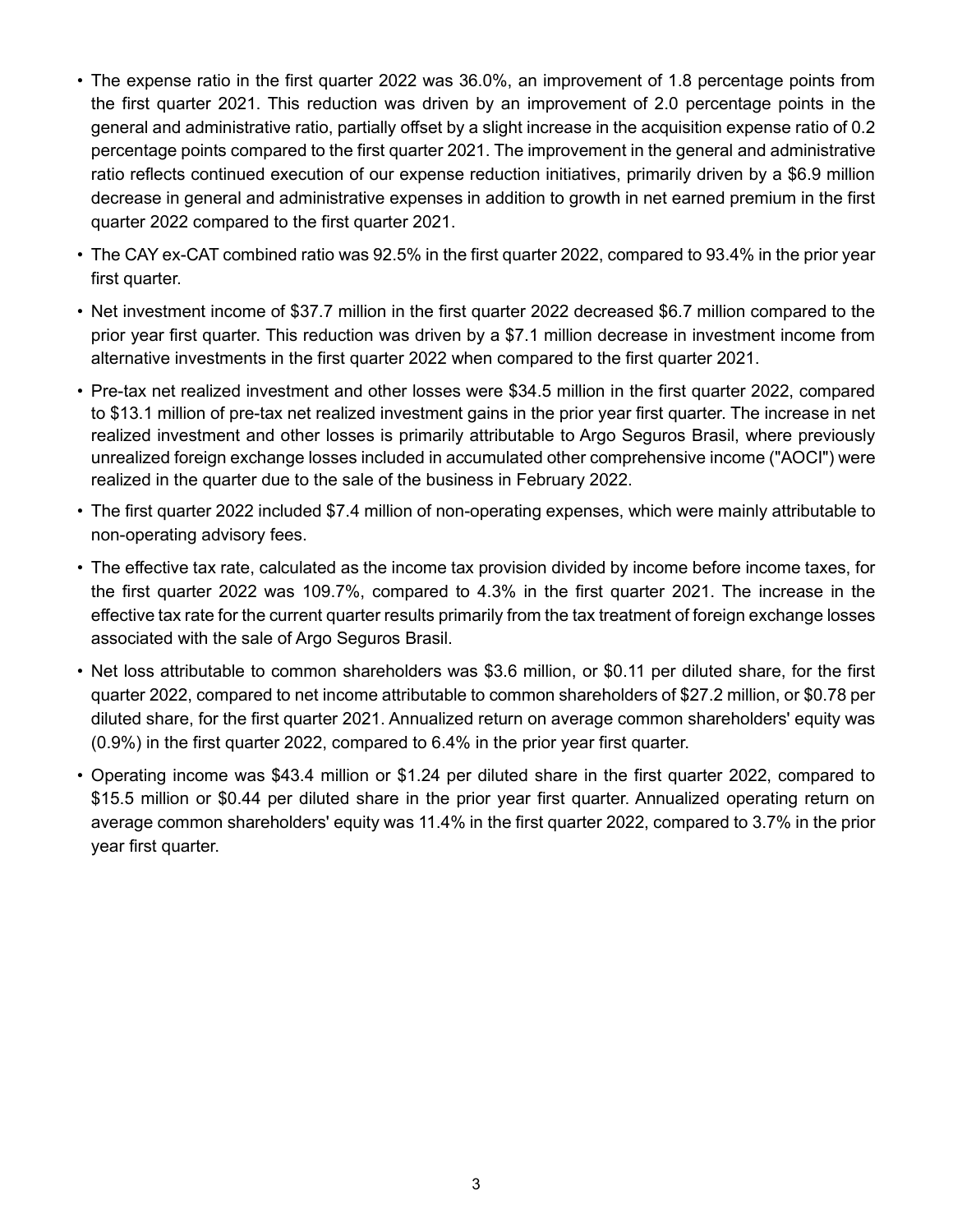## **U.S. Operations:**

| \$ in millions                           | <b>Three Months Ended</b><br><b>March 31.</b> | <b>Y/Y</b>  |            |
|------------------------------------------|-----------------------------------------------|-------------|------------|
| <b>U.S. Operations</b>                   | 2022                                          | 2021        | Change     |
| Gross written premiums                   | \$<br>475.2                                   | \$<br>489.4 | $-2.9%$    |
| Net written premiums                     | 312.9                                         | 293.0       | 6.8%       |
| Earned premiums                          | 336.4                                         | 314.4       | 7.0%       |
| Losses and loss adjustment expenses      | 206.2                                         | 195.6       | 5.4%       |
| Acquisition expenses                     | 57.5                                          | 50.3        | 14.3%      |
| General and administrative expenses      | 50.2                                          | 57.2        | $-12.2%$   |
| Underwriting income                      | 22.5                                          | 11.3        | 99.1%      |
| Loss ratio                               | 61.3%                                         | 62.2%       | $-0.9$ pts |
| Acquisition expense ratio                | 17.1%                                         | 16.0%       | $1.1$ pts  |
| General and administrative expense ratio | 14.9%                                         | 18.2%       | $-3.3$ pts |
| Expense ratio                            | 32.0%                                         | 34.2%       | $-2.2$ pts |
| Combined ratio                           | 93.3%                                         | 96.4%       | $-3.1$ pts |
| CAY ex-CAT loss ratio                    | 58.6%                                         | 55.7%       | $2.9$ pts  |

**•** U.S. Operations gross written premium decreased 2.9% in the first quarter 2022, compared to the first quarter 2021. Gross written premium in the U.S. ongoing business<sup>2</sup> grew approximately 5.1% during the first quarter 2022 compared to the prior year first quarter. Rates on average were up in the mid-single digits in the first quarter 2022.

- The loss ratio for the first quarter 2022 was 61.3%, down from 62.2% in the prior year first quarter. The improvement in the loss ratio was primarily driven by lower catastrophe losses, partially offset by an increase in the CAY ex-CAT loss ratio.
- Net unfavorable prior-year reserve development in the first quarter 2022 was \$5.0 million or 1.5 percentage points on the loss ratio, compared to \$0.4 million of favorable development in the prior year first quarter. The adverse development in the first quarter 2022 is primarily attributable to incurred development on a small number of claims in businesses that we have exited.
- Catastrophe losses were \$4.0 million, or 1.2 percentage points on the loss ratio, in the first quarter 2022, compared to \$20.9 million or 6.6 percentage points on the loss ratio in the prior year first quarter.
- The CAY ex-CAT loss ratio was 58.6% in the first quarter 2022, compared to 55.7% in the prior year first quarter. The change in the CAY ex-CAT loss ratio is primarily driven by frequency benefits associated with the COVID-19 pandemic included in the first quarter 2021. The CAY ex-CAT loss ratio for the first quarter 2022 is in line with the CAY ex-CAT loss ratio for the full year 2021.
- The expense ratio in the first quarter 2022 was 32.0%, an improvement of 2.2 percentage points from the first quarter 2021. This reduction was driven by an improvement of 3.3 percentage points in the general and administrative expense ratio, partially offset by an increase of 1.1 percentage points in the acquisition expense ratio. The improvement in the general and administrative expense ratio was driven

<sup>2</sup> U.S. ongoing business does not include the businesses the Company has sold, including sales of Contract Binding P&C in October 2021 and U.S. Specialty Property in December 2021, and the exit of our grocery and restaurant business.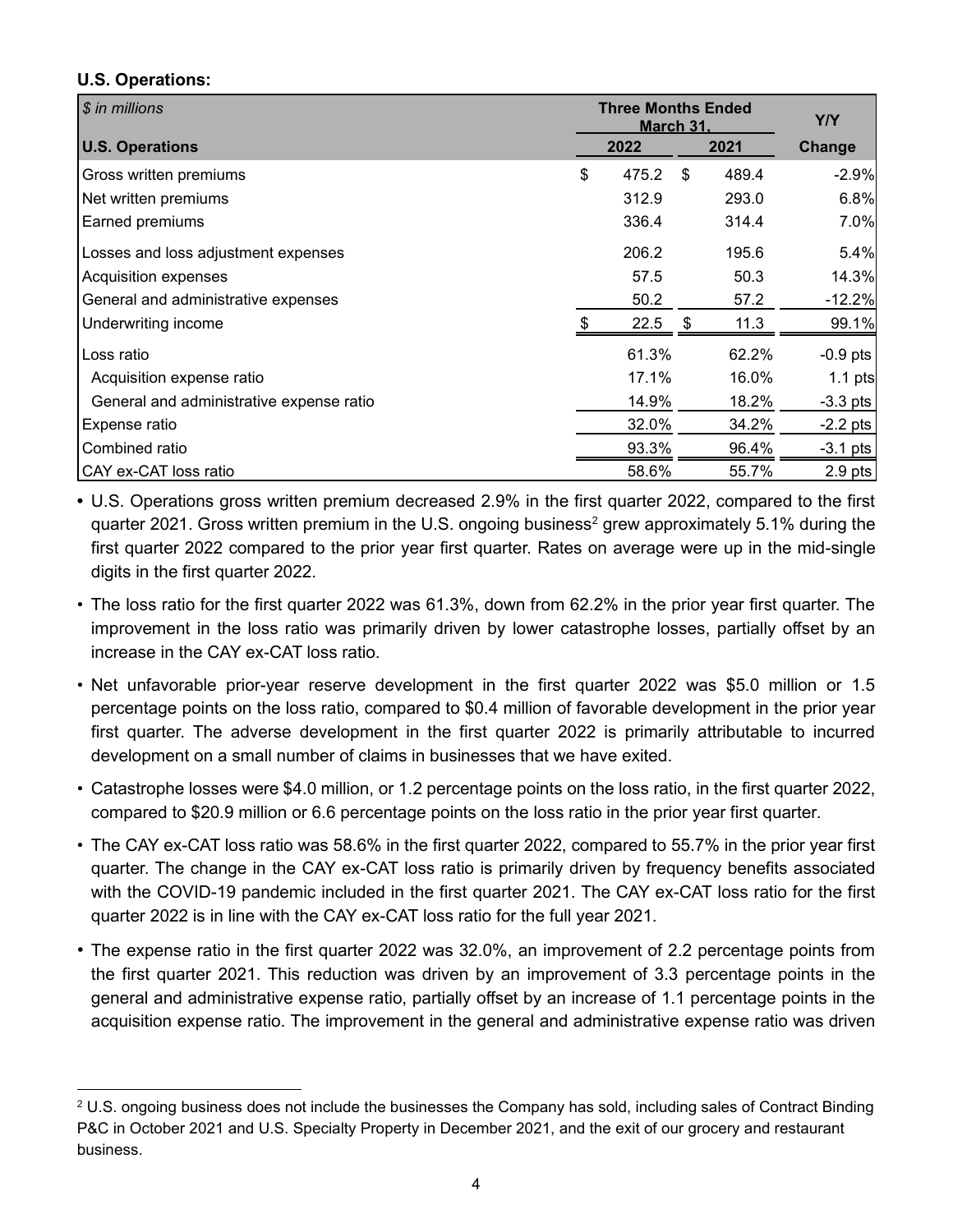by a \$7.0 million decrease in general and administrative expenses combined with a 7.0% increase in net earned premium in the first quarter 2022.

#### **International Operations:**

| $$$ in millions                          | <b>Three Months Ended</b><br><b>March 31.</b> | <b>Y/Y</b>  |             |
|------------------------------------------|-----------------------------------------------|-------------|-------------|
| <b>International Operations</b>          | 2022                                          | 2021        | Change      |
| Gross written premiums                   | \$<br>245.4                                   | \$<br>266.9 | $-8.1%$     |
| Net written premiums                     | 127.6                                         | 128.1       | $-0.4%$     |
| Earned premiums                          | 144.2                                         | 151.5       | $-4.8%$     |
| Losses and loss adjustment expenses      | 76.0                                          | 110.6       | $-31.3%$    |
| Acquisition expenses                     | 25.1                                          | 29.0        | $-13.4%$    |
| General and administrative expenses      | 29.8                                          | 33.7        | $-11.6%$    |
| Underwriting income (loss)               | 13.3                                          | (21.8)      | <b>NM</b>   |
| Loss ratio                               | 52.7%                                         | 73.0%       | $-20.3$ pts |
| Acquisition expense ratio                | 17.4%                                         | 19.1%       | $-1.7$ pts  |
| General and administrative expense ratio | 20.7%                                         | 22.3%       | $-1.6$ pts  |
| <b>Expense Ratio</b>                     | 38.1%                                         | 41.4%       | $-3.3$ pts  |
| Combined ratio                           | 90.8%                                         | 114.4%      | $-23.6$ pts |
| CAY ex-CAT loss ratio                    | 51.5%                                         | 55.4%       | $-3.9$ pts  |

**•** International Operations gross written premium decreased 8.1% in the first quarter 2022 compared to the first quarter 2021. Gross written premium in the International ongoing business<sup>3</sup> increased approximately 11.0% in the first quarter 2022 compared to the prior year first quarter. Rates on average were up in the low-double digits in the first quarter 2022.

- The loss ratio for the first quarter 2022 was 52.7%, an improvement of 20.3 percentage points compared to the prior year first quarter. This reduction is primarily the result of lower catastrophe losses compared to the first quarter 2021.
- Net favorable prior year reserve development in the first quarter 2022 was \$3.0 million or 2.1 percentage points on the loss ratio compared to \$0.0 million of prior year reserve development in the first quarter 2021.
- Argo's managing agent has approved entering into a LPT relating to the 2018 and 2019 Years of Account for Syndicate 1200.
- Catastrophe losses were \$4.7 million, or 3.3 percentage points on the loss ratio in the first quarter 2022. The first quarter 2021 included \$26.6 million of catastrophe losses or 17.6 percentage points on the loss ratio. The first quarter 2021 was impacted by catastrophe losses from winter storm Uri and included \$4.4 million of losses related to the COVID-19 pandemic.
- The CAY ex-CAT loss ratio was 51.5% in the first quarter 2022 compared to 55.4% in the prior year first quarter. The reduction in the CAY ex-CAT loss ratio is due to a combination of underwriting actions and achieved rate increases earning through the results.

<sup>3</sup> International ongoing business does not include the businesses the Company is exiting, plan to exit or have sold, including sales of Ariel Re in November 2020 and Argo Seguros Brasil in February 2022, the planned exits of businesses in Italy and Malta, and London Property D&F and North American Binders business in Syndicate 1200.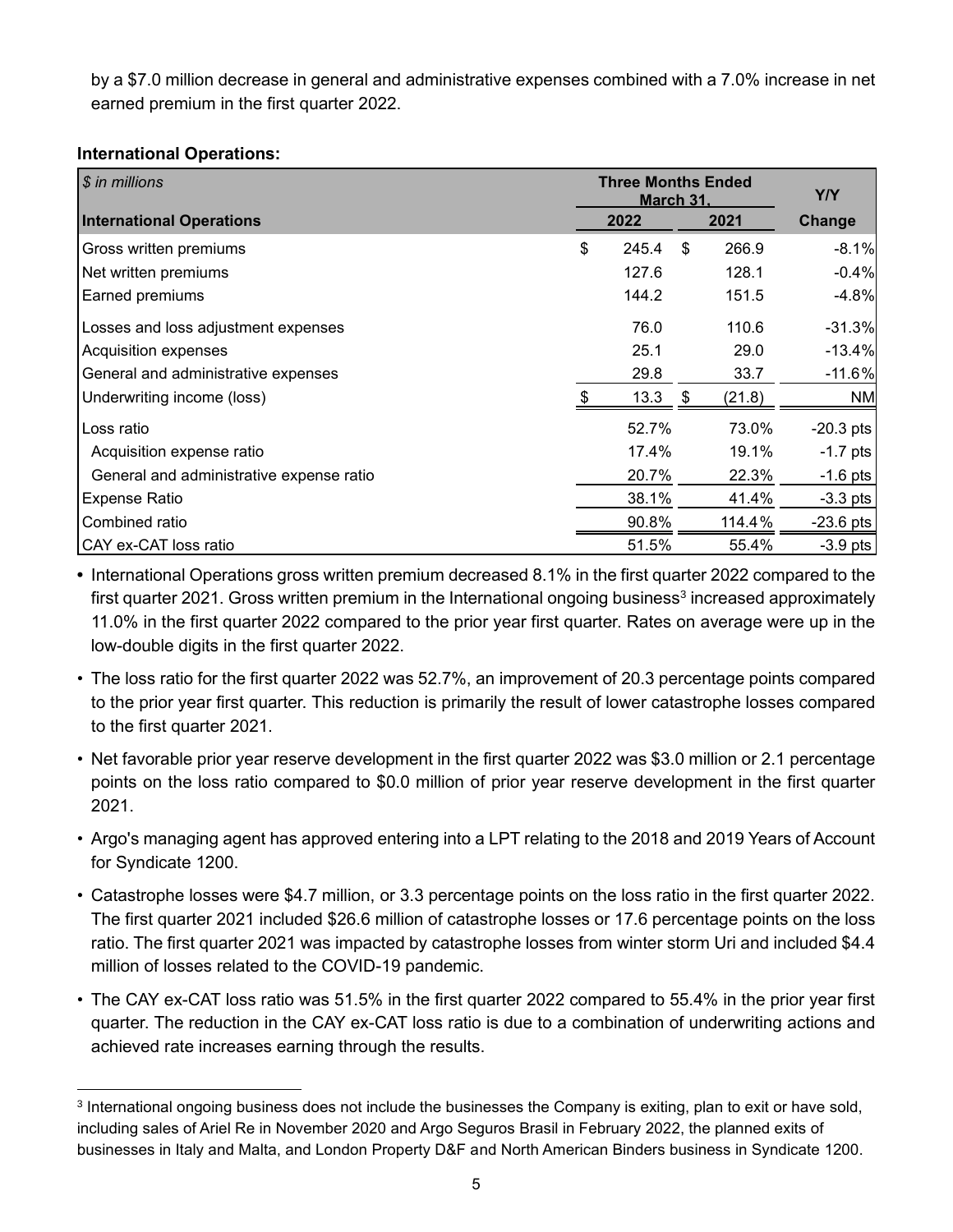• The expense ratio in the first quarter 2022 was 38.1%, an improvement of 3.3 percentage points from the first quarter 2021. This reduction in the expense ratio is attributable to an improvement in both the acquisition and general and administrative expense ratio.

#### **Balance Sheet:**

- Book value per common share was \$41.97 as of March 31, 2022, compared to \$45.62 on December 31, 2021. The decrease in book value per common share is largely attributable to the movement in AOCI in the quarter.
- Accumulated other comprehensive income was (\$134.9) million as of March 31, 2022, compared to (\$22.7) million on December 31, 2021. The change in AOCI was driven by the movement in unrealized investment losses in the quarter, which were \$143.6 million, or \$4.11 per common share.
- Book value per common share, excluding AOCI, was \$45.84 as of March 31, 2022, a decrease of 0.9% from \$46.27 at December 31, 2021.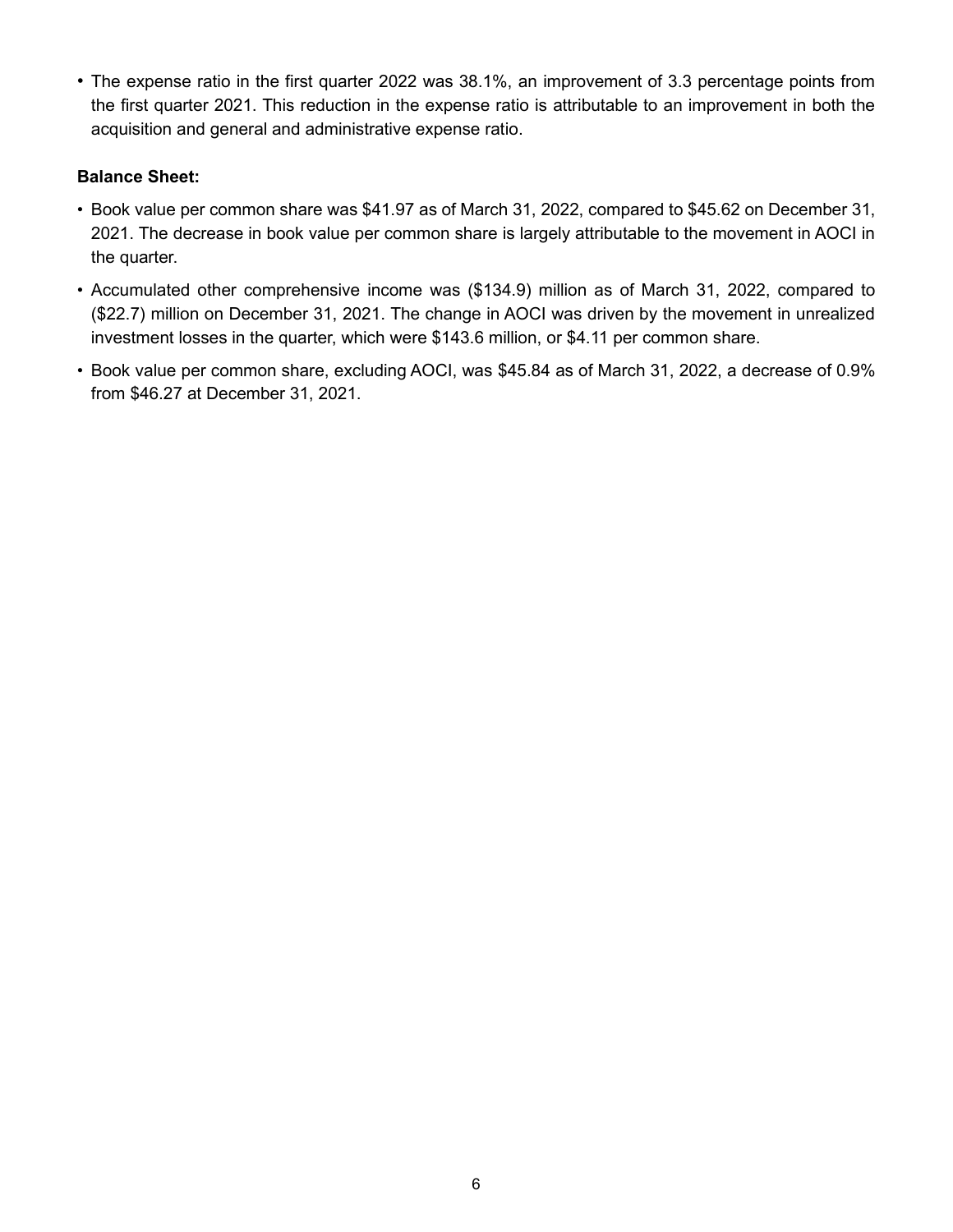#### **CONFERENCE CALL**

Argo management will conduct an investor conference call starting at 10 a.m. EST on Tuesday, May 3, 2022. Participants in the U.S. can access the call by dialing (844) 200-6205 (access code 525096). Callers dialing from outside the U.S. can access the call by dialing (929) 526-1599 (access code 525096). Please ask the operator for the Argo earnings call. A live webcast of the conference call can be accessed at [https://events.q4inc.com/attendee/495152082.](https://events.q4inc.com/attendee/495152082)

A webcast replay will be available shortly after the live conference call and can be accessed at [https://events.q4inc.com/attendee/495152082.](https://events.q4inc.com/attendee/495152082) A telephone replay of the conference call will be available through May 10, 2022, to callers in the U.S. by dialing (866) 813-9403 (access code 937085) and to callers outside the U.S. by dialing +44-204-525-0658 (access code 937085).

#### **ABOUT ARGO GROUP INTERNATIONAL HOLDINGS, LTD.**

Argo Group International Holdings, Ltd. (NYSE: ARGO) is an underwriter of specialty insurance products in the property and casualty market. Argo offers a full line of products and services designed to meet the unique coverage and claims-handling needs of businesses in two primary segments: U.S. Operations and International Operations. Argo and its insurance subsidiaries are rated 'A-' by Standard and Poor's. Argo's insurance subsidiaries are rated 'A- ' by A.M. Best. More information on Argo and its subsidiaries is available at www.argogroup.com.

#### **FORWARD-LOOKING STATEMENTS**

This press release and related oral statements may include forward-looking statements that reflect our current views with respect to future events and financial performance. Forward-looking statements include all statements that do not relate solely to historical or current facts, and can be identified by the use of words such as "expect," "intend," "plan," "believe," "do not believe," "aim," "project," "anticipate," "seek," "will," "likely," "assume," "estimate," "may," "continue," "guidance," "growth," "objective," "remain optimistic," "improve," "progress," "path toward," "outlook," "trends," "future," "could," "would," "should," "target," "on track" and similar expressions of a future or forward-looking nature.

Such statements are subject to certain risks and uncertainties that could cause actual events or results to not occur or differ materially. For a more detailed discussion of such risks and uncertainties, see Item 1A, "Risk Factors" in Argo's Annual Report on Form 10-K and Form 10-K/A for the fiscal year ended December 31, 2021 and in other filings with the Securities and Exchange Commission (the "SEC"). The inclusion of a forward-looking statement herein should not be regarded as a representation by Argo that its objectives will be achieved. Any forward-looking statements speak only as of the date of this press release. Argo undertakes no obligation to publicly update forward-looking statements, whether as a result of new information, future events or otherwise. You should not place undue reliance on any such statements.

#### **NON-GAAP FINANCIAL MEASURES**

In presenting the Company's results, management has included and discussed in this press release certain nongenerally accepted accounting principles ("non-GAAP") financial measures within the meaning of Regulation G as promulgated by the SEC. Management believes that these non-GAAP financial measures, which may be defined differently by other companies, better explain the Company's results of operations in a manner that allows for a more complete understanding of the underlying trends in the Company's business. However, these measures should not be viewed as a substitute for those determined in accordance with generally accepted accounting principles ("U.S. GAAP").

"CAY ex-CAT combined ratio" and the "CAY ex-CAT loss ratio" are internal measures used by the management of the Company to evaluate the performance of its underwriting activity and represents the net amount of underwriting income excluding catastrophe related charges and the impact of changes to prior year loss reserves. Although this measure does not replace the GAAP combined ratio, it provides management with a view of the quality of earnings generated by underwriting activity for the current accident year.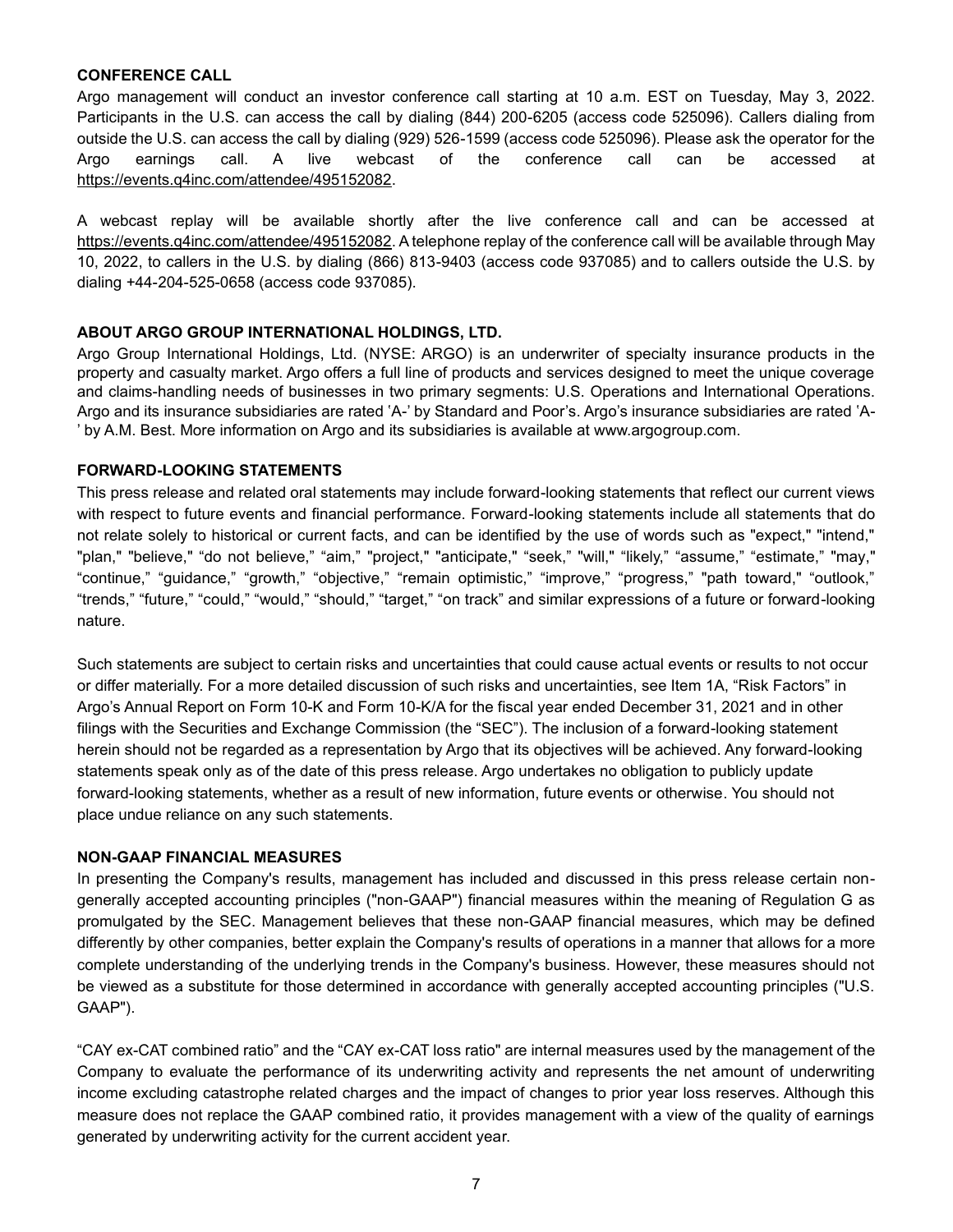"Operating income (loss)" is an internal performance measure used in the management of the Company's operations and represents operating results after-tax (at an assumed effective tax rate of 19%) and preferred share dividends excluding, as applicable, net realized investment and other gains or losses, net foreign exchange gain or loss, nonoperating expenses, and other similar non-recurring items. The Company excludes net realized investment and other gains or losses, net foreign exchange gain or loss, non-operating expenses, and other similar non-recurring items from the calculation of operating income because these amounts are influenced by and fluctuate in part, by market conditions that are outside of management's control. In addition to presenting net income determined in accordance with U.S. GAAP, the Company believes that showing operating income enables investors, analysts, rating agencies and other users of the Company's financial information to more easily analyze our results of operations and underlying business performance.

"Annualized operating return on average common shareholders' equity" is calculated using operating income (loss) (as defined above and annualized in the manner described for net income (loss) attributable to common shareholders ("ROACE")) and average common shareholders' equity. In calculating ROACE, the net income attributable to common shareholders for the period is multiplied by the number of periods in a calendar year to arrive at annualized net income available to common shareholders. In addition to presenting ROACE determined in accordance with U.S. GAAP, the Company believes that showing annualized operating return on average common shareholders' equity enables investors, analysts, rating agencies and other users of the Company's financial information to more easily analyze our results of operations and underlying business performance.

"Operating income (loss) per common share (diluted)" is calculated using operating income (as defined above) and the weighted average common shares (diluted) for the current period. In addition to presenting net income (loss) per common share (diluted) in accordance with U.S. GAAP, the Company believes that showing the operating income (loss) per common share (diluted) enables investors, analysts, rating agencies and other users of the Company's financial information to more easily analyze our results of operations and underlying business performance.

"Underwriting income (loss)" is an internal performance measure used in the management of the Company's operations and represents net amount earned from underwriting activities (net premium earned less underwriting expenses and claims incurred). Underwriting income is a financial measure that is commonly recognized as a standard of performance by investors, analysts, rating agencies and other users of its financial information. Although this measure of profit (loss) does not replace net income (loss) computed in accordance with U.S. GAAP as a measure of profitability, management uses this measure of profit (loss) to focus our reporting segments on generating underwriting income.

"Book value per common share excluding AOCI" is total common shareholders' equity excluding AOCI, net of tax, included in shareholders' equity, divided by the number of common shares outstanding. In the opinion of the Company's management, book value per common share excluding AOCI is useful in an analysis of a property casualty company's book value per share as it removes the effect of changing prices on invested assets (i.e., net unrealized investment gains (losses), net of tax), which do not have an equivalent impact on unpaid claims and claim adjustment expense reserves.

"Tangible book value per common share" is book value per share excluding the after-tax value of goodwill and other intangible assets divided by the number of common shares outstanding. In the opinion of the Company's management, tangible book value per common share is useful in an analysis of a property casualty company's book value on a nominal basis as it removes certain effects of purchase accounting (i.e., goodwill and other intangible assets).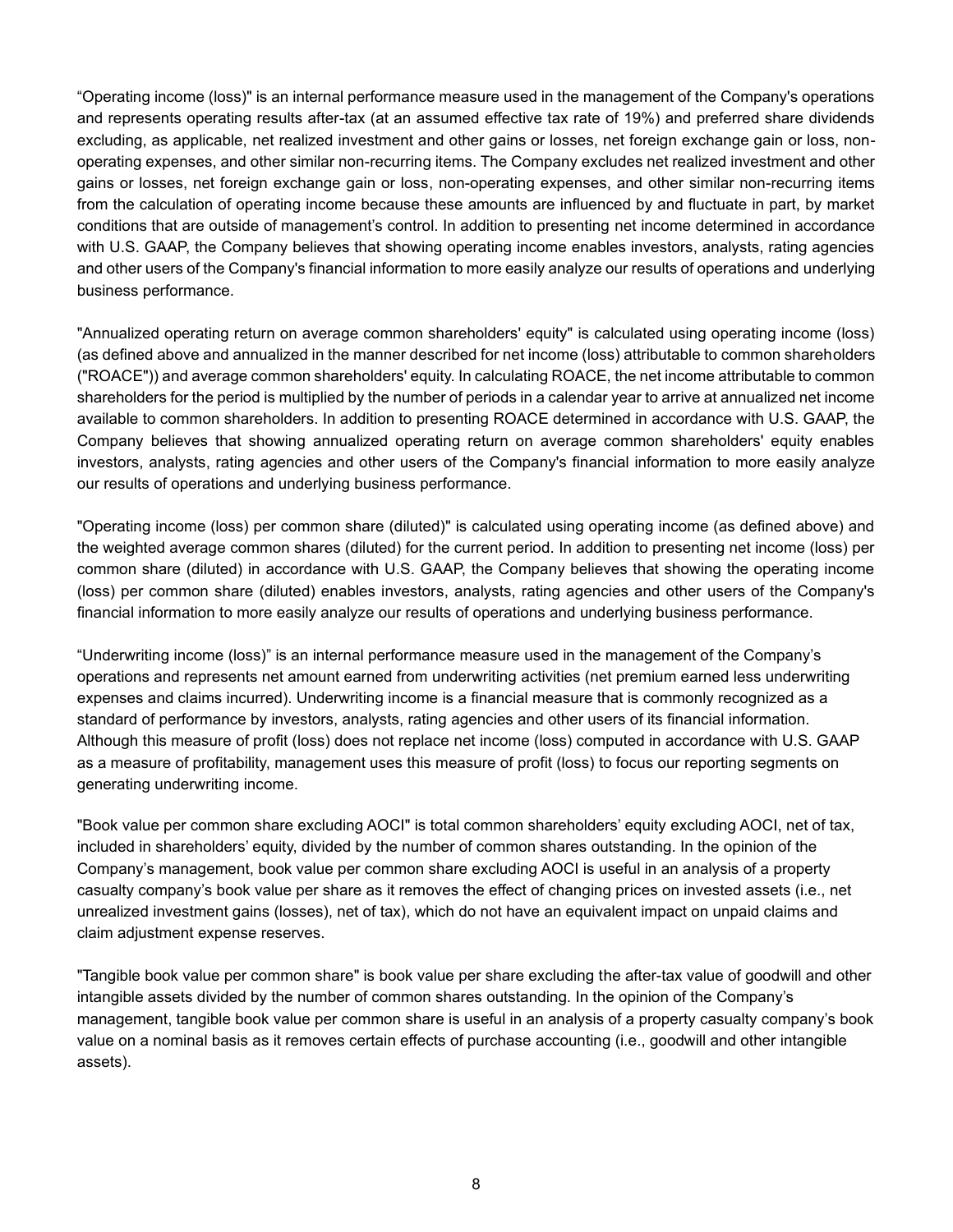"Tangible book value per common share excluding AOCI" is book value per share excluding the after-tax value of goodwill and other intangible assets and AOCI, net of tax. In the opinion of the Company's management, tangible book value per common share excluding AOCI is useful in an analysis of a property casualty company's book value per share as it removes certain aspects of purchase accounting (i.e., goodwill and other intangible assets) and the effect of changing prices on invested assets (i.e., net unrealized investment gains (losses), net of tax).

The "percentage change in book value per common share" includes (by adding) the effects of cash dividends paid per common share to the calculated book value per common share for the current period. This adjusted amount is then compared to the prior period's book value per common share to determine the period over period change. The Company believes that including the dividends paid per common share allows users of its financial statements to more easily identify the impact of the changes in book value per common share from the perspective of investors.

Reconciliations of non-GAAP financial measures to their most directly comparable U.S. GAAP measures are included in the following tables and footnotes.

(financial tables follow)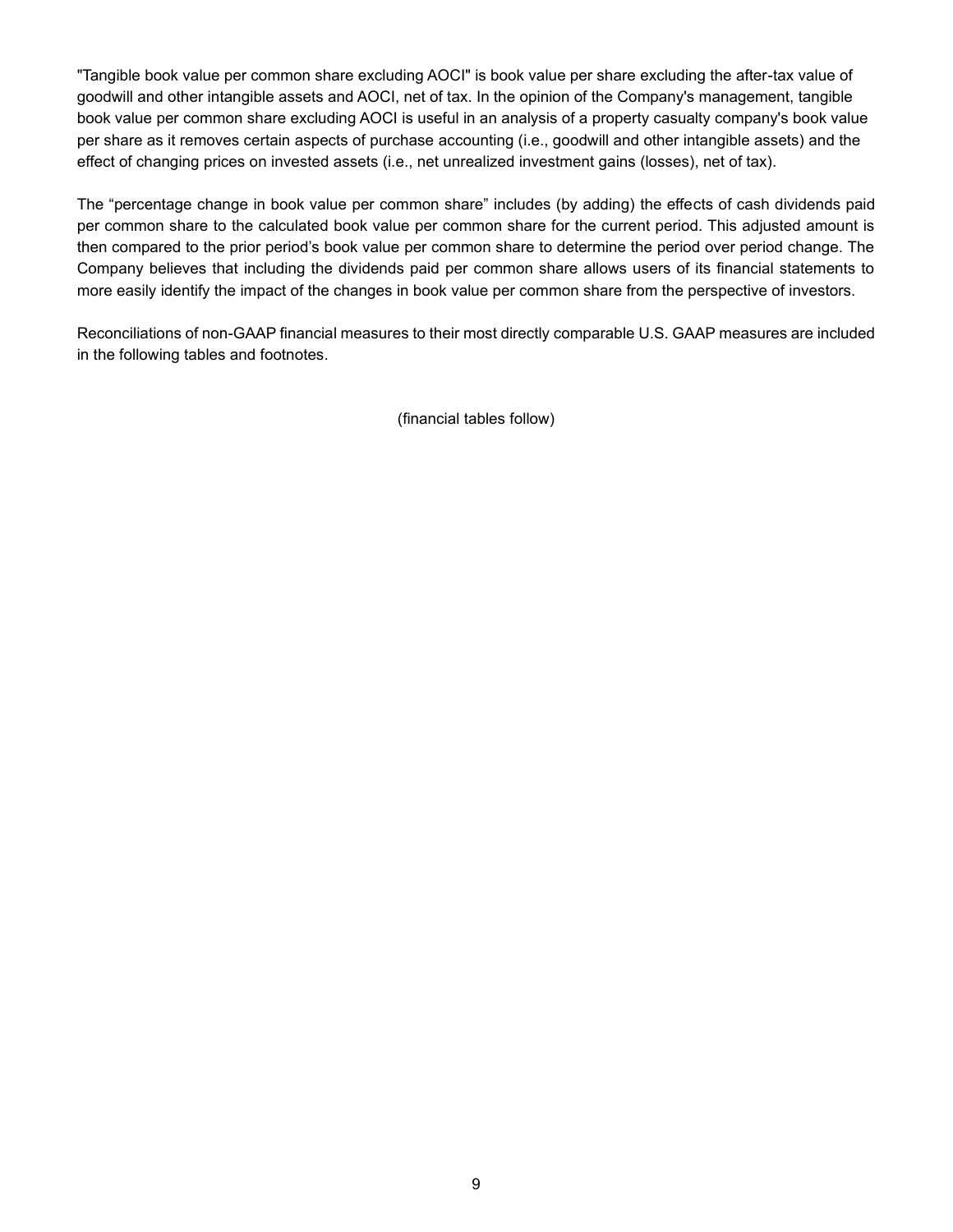## **CONSOLIDATED BALANCE SHEETS**

(in millions, except per share amounts)

|                                                                 | March 31, |                  |     | December 31,  |
|-----------------------------------------------------------------|-----------|------------------|-----|---------------|
|                                                                 |           | 2022             |     | 2021          |
|                                                                 |           | (unaudited)      |     |               |
| <b>Assets</b><br><b>Total investments</b>                       | \$        |                  |     |               |
|                                                                 |           | 5,071.5          | \$  | 5,322.6       |
| Cash                                                            |           | 154.0<br>22.1    |     | 146.1<br>20.9 |
| Accrued investment income                                       |           |                  |     |               |
| <b>Receivables</b>                                              |           | 3,507.2<br>164.6 |     | 3,615.0       |
| Goodwill and intangible assets                                  |           |                  |     | 164.6         |
| Deferred acquisition costs, net                                 |           | 174.6            |     | 168.0         |
| Ceded unearned premiums                                         |           | 494.9            |     | 506.7         |
| Other assets                                                    |           | 392.1            |     | 373.9         |
| <b>Total assets</b>                                             | \$        | 9,981.0          | -\$ | 10,317.8      |
| <b>Liabilities and Shareholders' Equity</b>                     |           |                  |     |               |
| Reserves for losses and loss adjustment expenses                | \$        | 5,648.1          | \$  | 5,595.0       |
| Unearned premiums                                               |           | 1,386.0          |     | 1,466.8       |
| Ceded reinsurance payable, net                                  |           | 577.9            |     | 724.4         |
| Senior unsecured fixed rate notes                               |           | 140.4            |     | 140.3         |
| Other indebtedness                                              |           | 57.3             |     | 57.0          |
| Junior subordinated debentures                                  |           | 258.3            |     | 258.2         |
| <b>Other liabilities</b>                                        |           | 302.2            |     | 340.9         |
| <b>Total liabilities</b>                                        |           | 8,370.2          |     | 8,582.6       |
|                                                                 |           |                  |     |               |
| <b>Preferred shares</b>                                         |           | 144.0            |     | 144.0         |
| <b>Common shares</b>                                            |           | 46.3             |     | 46.2          |
| Additional paid-in capital                                      |           | 1,388.5          |     | 1,386.4       |
| <b>Treasury shares</b>                                          |           | (455.1)          |     | (455.1)       |
| Retained earnings                                               |           | 622.0            |     | 636.4         |
| Accumulated other comprehensive income, net of taxes            |           | (134.9)          |     | (22.7)        |
| Total shareholders' equity                                      |           | 1,610.8          |     | 1,735.2       |
| Total liabilities and shareholders' equity                      | \$        | 9,981.0          | \$  | 10,317.8      |
|                                                                 |           |                  |     |               |
| Book value per common share                                     | \$        | 41.97            | \$  | 45.62         |
| Tangible book value per common share                            | \$        | 37.26            | \$  | 40.90         |
| Book value per common share excluding AOCI, net of tax          | \$        | 45.84            | \$  | 46.27         |
| Tangible book value per common share excluding AOCI, net of tax | \$        | 41.13            | \$  | 41.55         |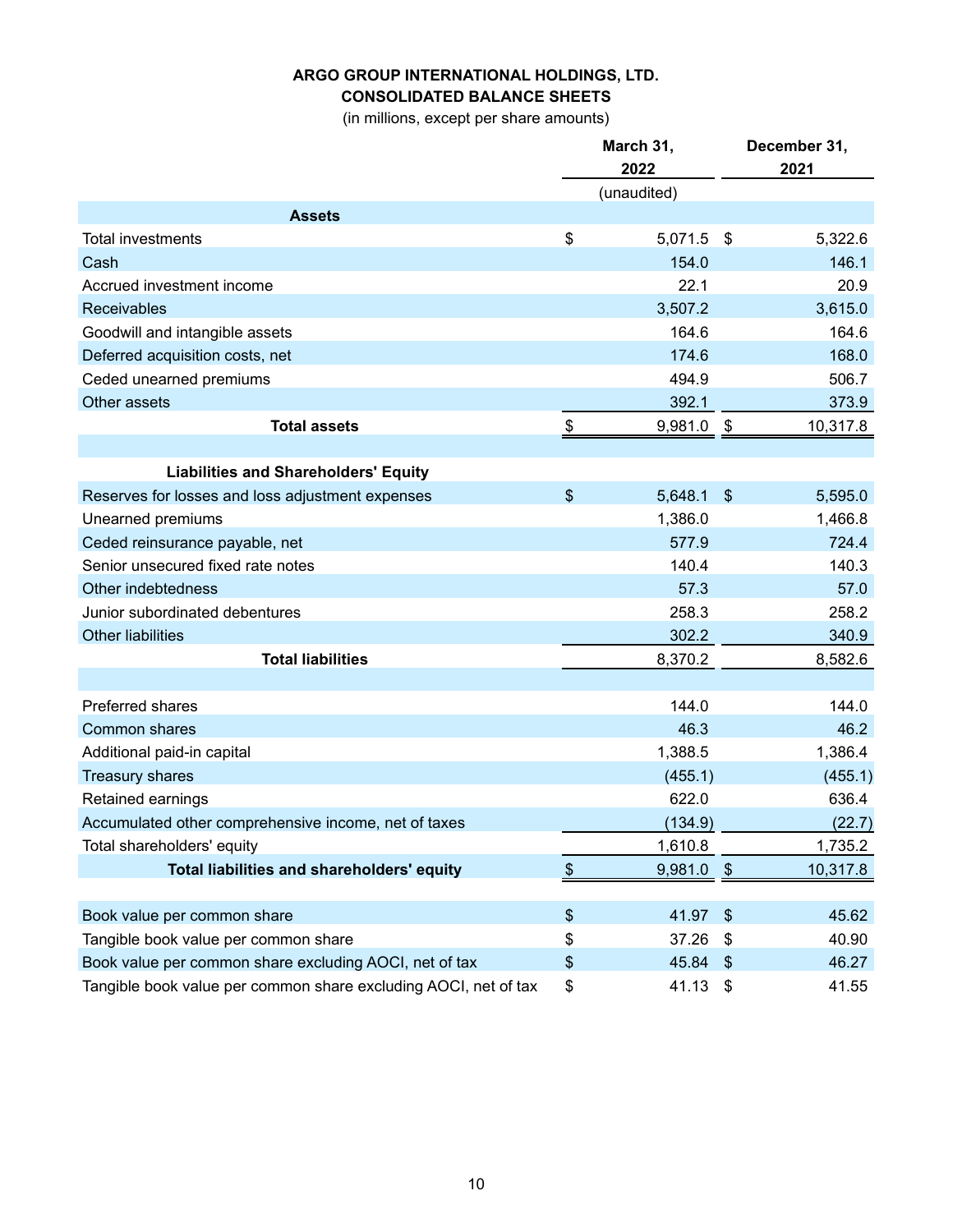#### **ARGO GROUP INTERNATIONAL HOLDINGS, LTD. CONSOLIDATED FINANCIAL HIGHLIGHTS**

(in millions, except per share amounts)

|                                                                    | <b>Three Months Ended</b><br>March 31, |        |                   |        |
|--------------------------------------------------------------------|----------------------------------------|--------|-------------------|--------|
|                                                                    |                                        | 2022   |                   | 2021   |
| Gross written premiums                                             | $\boldsymbol{\mathsf{S}}$              | 720.6  | $\boldsymbol{\$}$ | 756.5  |
| Net written premiums                                               |                                        | 440.5  |                   | 421.3  |
|                                                                    |                                        |        |                   |        |
| Earned premiums                                                    |                                        | 480.6  |                   | 466.1  |
| Net investment income                                              |                                        | 37.7   |                   | 44.4   |
| Net realized investment and other gains (losses):                  |                                        |        |                   |        |
| Net realized investment and other gains (losses)                   |                                        | (40.2) |                   | (1.3)  |
| Change in fair value recognized                                    |                                        | 6.7    |                   | 15.5   |
| Change in allowance for credit losses on fixed maturity securities |                                        | (1.0)  |                   | (1.1)  |
| Net realized investment and other gains (losses)                   |                                        | (34.5) |                   | 13.1   |
| <b>Total revenue</b>                                               |                                        | 483.8  |                   | 523.6  |
| Losses and loss adjustment expenses                                |                                        | 283.6  |                   | 307.6  |
| Acquisition expenses                                               |                                        | 82.6   |                   | 79.2   |
| General and administrative expenses                                |                                        | 90.3   |                   | 97.2   |
| Non-operating expenses                                             |                                        | 7.4    |                   | 1.9    |
| Interest expense                                                   |                                        | 5.8    |                   | 5.1    |
| Fee and other (income) expense, net                                |                                        | (0.8)  |                   | 0.1    |
| Foreign currency exchange losses                                   |                                        | 2.9    |                   | 1.3    |
| <b>Total expenses</b>                                              |                                        | 471.8  |                   | 492.4  |
| Income before income taxes                                         |                                        | 12.0   |                   | 31.2   |
| Income tax provision                                               |                                        | 13.0   |                   | 1.4    |
| Net income (loss)                                                  | \$                                     | (1.0)  | \$                | 29.8   |
| Dividends on preferred shares                                      |                                        | 2.6    |                   | 2.6    |
| Net income (loss) attributable to common shareholders              | \$                                     | (3.6)  | $\frac{1}{2}$     | 27.2   |
| Net income (loss) per common share (basic)                         |                                        | (0.11) |                   | 0.78   |
|                                                                    | $\frac{1}{2}$<br>\$                    | (0.11) | \$<br>\$          | 0.78   |
| Net income (loss) per common share (diluted)                       |                                        |        |                   |        |
| Weighted average common shares:                                    |                                        |        |                   |        |
| <b>Basic</b>                                                       |                                        | 34.9   |                   | 34.7   |
| <b>Diluted</b>                                                     |                                        | 34.9   |                   | 34.9   |
| Loss ratio                                                         |                                        | 59.0%  |                   | 66.0%  |
| Acquisition expense ratio                                          |                                        | 17.2%  |                   | 17.0%  |
| General and administrative expense ratio                           |                                        | 18.8%  |                   | 20.8%  |
| Expense ratio                                                      |                                        | 36.0%  |                   | 37.8%  |
| <b>GAAP</b> combined ratio                                         |                                        | 95.0%  |                   | 103.8% |
| CAY ex-CAT combined ratio                                          |                                        | 92.5%  |                   | 93.4%  |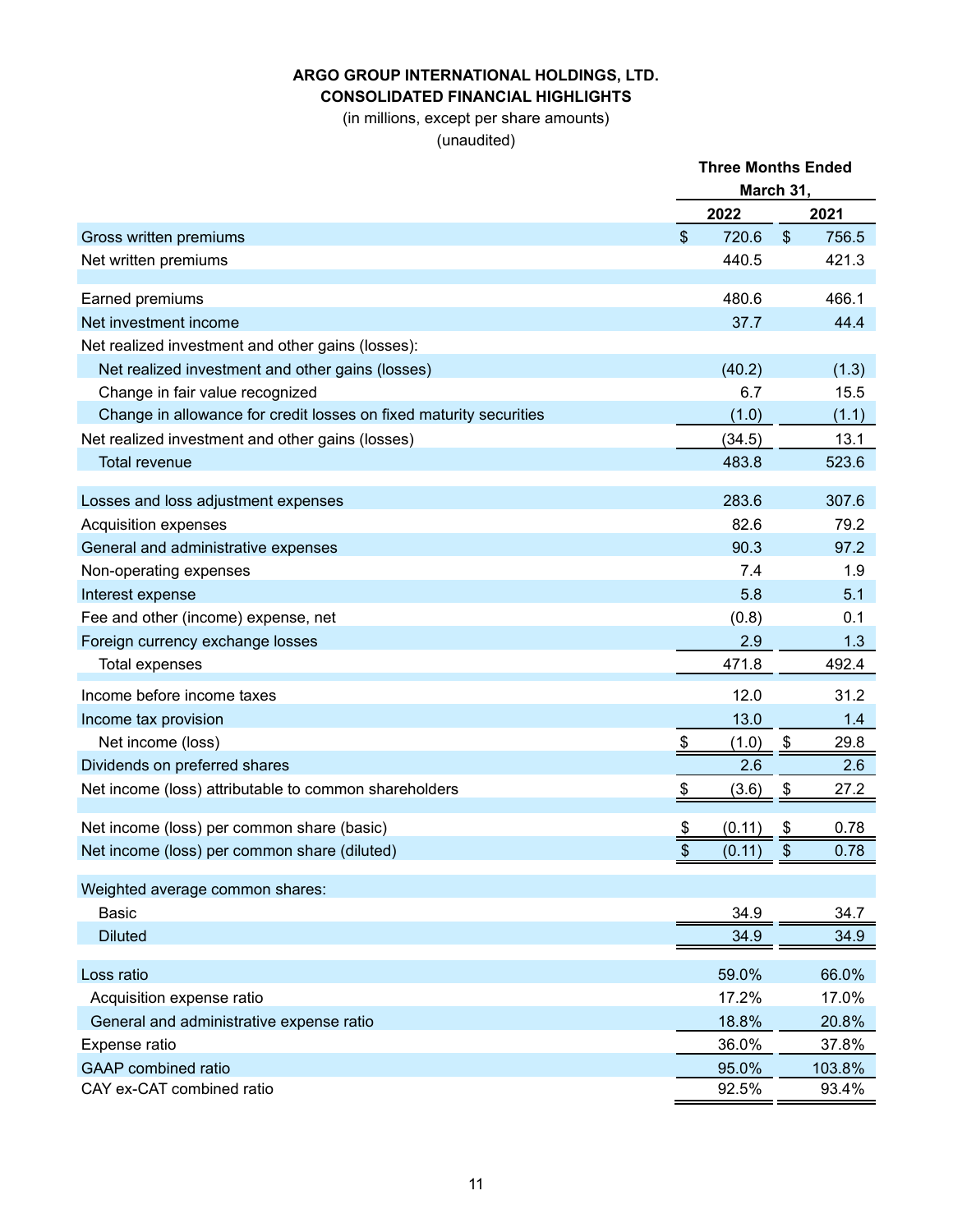#### **SEGMENT DATA**

(in millions)

|                                          |             | <b>Three months ended</b><br>March 31, |        |  |  |
|------------------------------------------|-------------|----------------------------------------|--------|--|--|
|                                          | 2022        |                                        | 2021   |  |  |
| <b>U.S. Operations</b>                   |             |                                        |        |  |  |
| Gross written premiums                   | \$<br>475.2 | \$                                     | 489.4  |  |  |
| Net written premiums                     | 312.9       |                                        | 293.0  |  |  |
| Earned premiums                          | 336.4       |                                        | 314.4  |  |  |
| Underwriting income (loss)               | 22.5        |                                        | 11.3   |  |  |
| Net investment income                    | 25.6        |                                        | 28.8   |  |  |
| Interest expense                         | (3.9)       |                                        | (3.6)  |  |  |
| Fee income (expense), net                |             |                                        | 0.1    |  |  |
| Operating income (loss) before taxes     | 44.2<br>\$  | $\frac{3}{2}$                          | 36.6   |  |  |
| Loss ratio                               | 61.3%       |                                        | 62.2%  |  |  |
| Acquisition expense ratio                | 17.1%       |                                        | 16.0%  |  |  |
| General and administrative expense ratio | 14.9%       |                                        | 18.2%  |  |  |
| <b>Expense Ratio</b>                     | 32.0%       |                                        | 34.2%  |  |  |
| <b>GAAP</b> combined ratio               | 93.3%       |                                        | 96.4%  |  |  |
| CAY ex-CAT combined ratio                | 90.6%       |                                        | 89.9%  |  |  |
| <b>International Operations</b>          |             |                                        |        |  |  |
| Gross written premiums                   | \$<br>245.4 | \$                                     | 266.9  |  |  |
| Net written premiums                     | 127.6       |                                        | 128.1  |  |  |
| Earned premiums                          | 144.2       |                                        | 151.5  |  |  |
|                                          |             |                                        |        |  |  |
| Underwriting income (loss)               | 13.3        |                                        | (21.8) |  |  |
| Net investment income                    | 11.4        |                                        | 12.0   |  |  |
| Interest expense                         | (1.7)       |                                        | (1.4)  |  |  |
| Fee income (expense), net                | 0.8         |                                        | (0.4)  |  |  |
| Operating income (loss) before taxes     | 23.8<br>\$  | \$                                     | (11.6) |  |  |
| Loss ratio                               | 52.7%       |                                        | 73.0%  |  |  |
| Acquisition expense ratio                | 17.4%       |                                        | 19.1%  |  |  |
| General and administrative expense ratio | 20.7%       |                                        | 22.3%  |  |  |
| <b>Expense Ratio</b>                     | 38.1%       |                                        | 41.4%  |  |  |
| <b>GAAP</b> combined ratio               | 90.8%       |                                        | 114.4% |  |  |
| CAY ex-CAT combined ratio                | 89.6%       |                                        | 96.8%  |  |  |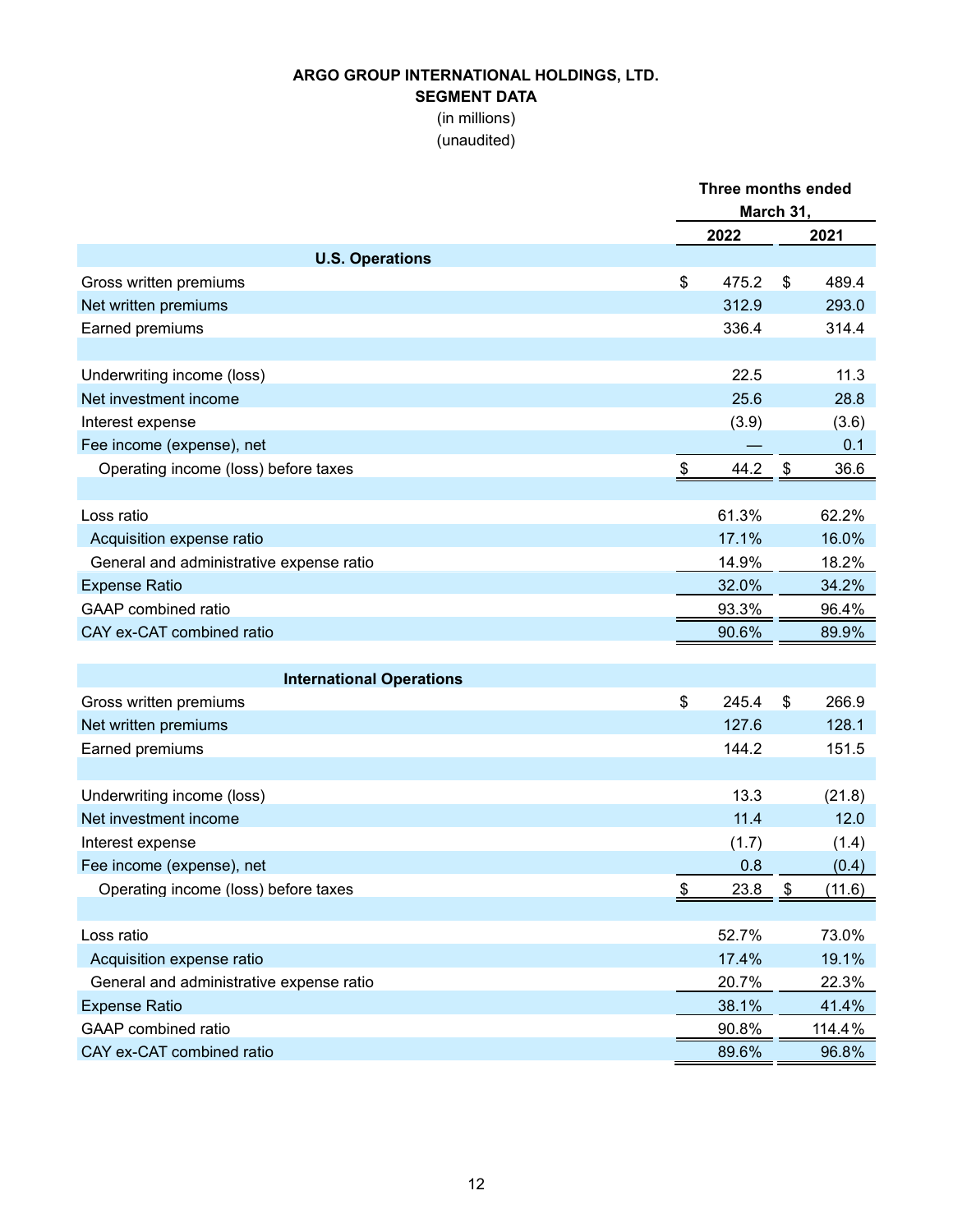#### **RECONCILIATION OF LOSS RATIOS**

|                                              | <b>Three Months Ended</b> |         |  |
|----------------------------------------------|---------------------------|---------|--|
|                                              | March 31,                 |         |  |
|                                              | 2022                      | 2021    |  |
| <b>U.S. Operations</b>                       |                           |         |  |
| Loss ratio                                   | 61.3 %                    | 62.2 %  |  |
| Prior accident year loss reserve development | (1.5)%                    | 0.1%    |  |
| Catastrophe losses                           | (1.2)%                    | (6.6)%  |  |
| CAY ex-CAT loss ratio                        | 58.6 %                    | 55.7 %  |  |
| <b>International Operations</b>              |                           |         |  |
| Loss ratio                                   | 52.7 %                    | 73.0 %  |  |
| Prior accident year loss reserve development | 2.1%                      | $-$ %   |  |
| Catastrophe losses                           | $(3.3)\%$                 | (17.6)% |  |
| CAY ex-CAT loss ratio                        | 51.5 %                    | 55.4 %  |  |
|                                              |                           |         |  |
| <b>Consolidated</b>                          |                           |         |  |
| Loss ratio                                   | 59.0 %                    | 66.0 %  |  |
| Prior accident year loss reserve development | (0.7)%                    | (0.2)%  |  |
| Catastrophe losses                           | (1.8)%                    | (10.2)% |  |
| CAY ex-CAT loss ratio                        | 56.5 %                    | 55.6 %  |  |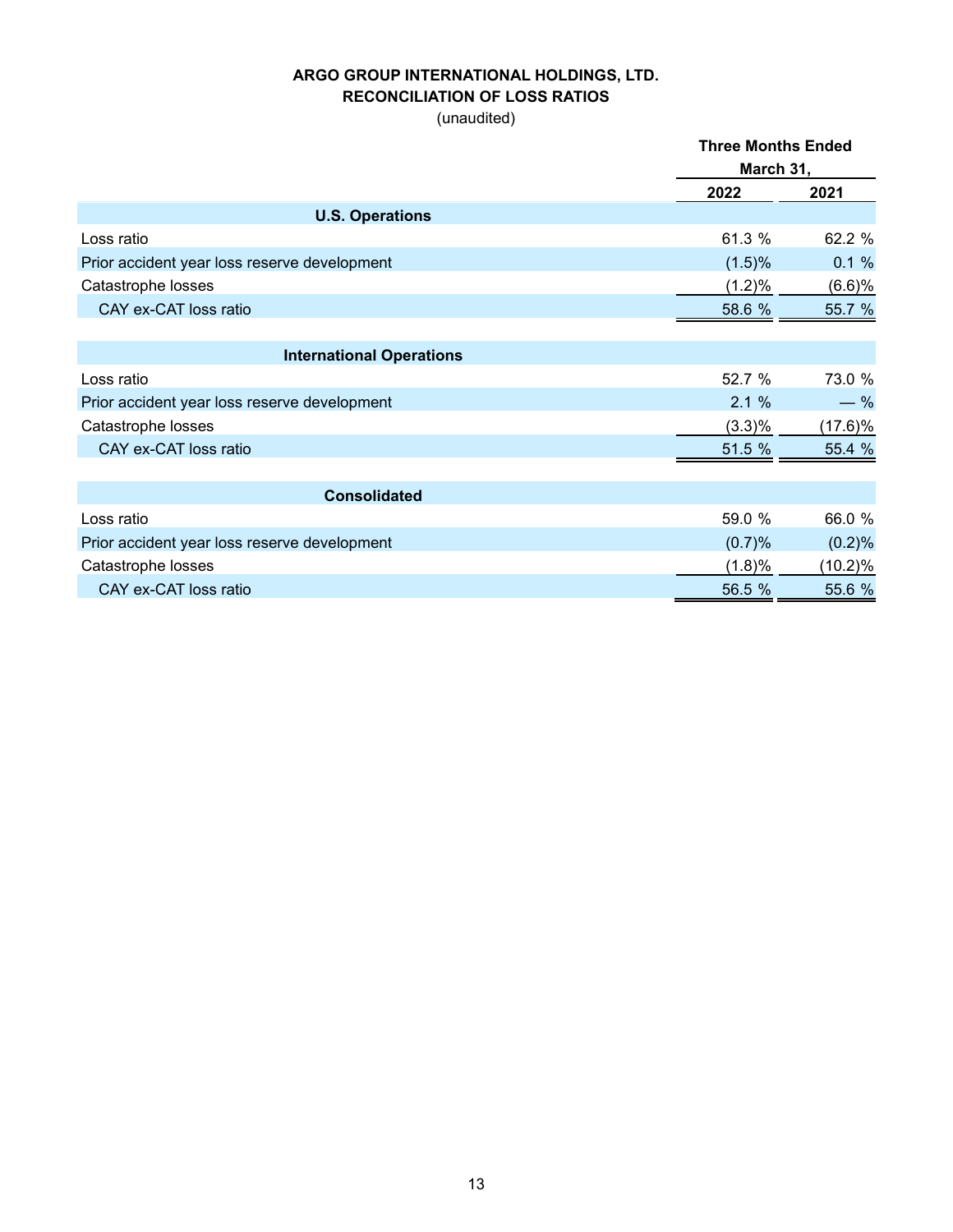**NET PRIOR-YEAR RESERVE DEVELOPMENT & CATASTROPHE LOSSES BY SEGMENT**

#### (in millions) (unaudited)

|                                           | <b>Three Months Ended</b><br>March 31, |                           |                             |       |  |  |  |
|-------------------------------------------|----------------------------------------|---------------------------|-----------------------------|-------|--|--|--|
|                                           |                                        | 2022                      |                             | 2021  |  |  |  |
| <b>Net Prior-Year Reserve Development</b> |                                        |                           |                             |       |  |  |  |
| (Favorable)/Unfavorable                   |                                        |                           |                             |       |  |  |  |
| U.S. Operations                           | $\boldsymbol{\mathsf{S}}$              | 5.0                       | $\mathcal{S}$               | (0.4) |  |  |  |
| <b>International Operations</b>           |                                        | (3.0)                     |                             |       |  |  |  |
| <b>Run-off Lines</b>                      |                                        | 1.4                       |                             | 1.4   |  |  |  |
| Total net prior-year reserve development  | \$                                     | $3.4$ \$                  |                             | 1.0   |  |  |  |
|                                           |                                        | <b>Three Months Ended</b> |                             |       |  |  |  |
|                                           |                                        | March 31,                 |                             |       |  |  |  |
|                                           |                                        | 2022                      |                             | 2021  |  |  |  |
| <b>Catastrophe &amp; COVID-19 Losses</b>  |                                        |                           |                             |       |  |  |  |
| Catastrophe losses                        |                                        |                           |                             |       |  |  |  |
| U.S. Operations                           | $\boldsymbol{\mathsf{S}}$              | 4.0                       | $\mathbf{\hat{S}}$          | 20.9  |  |  |  |
| <b>International Operations</b>           |                                        | 4.7                       |                             | 22.2  |  |  |  |
| Total catastrophe losses                  |                                        | 8.7                       |                             | 43.1  |  |  |  |
| COVID-19 losses                           |                                        |                           |                             |       |  |  |  |
| U.S. Operations                           |                                        |                           |                             |       |  |  |  |
| <b>International Operations</b>           |                                        |                           |                             | 4.4   |  |  |  |
| Total COVID-19 losses                     |                                        |                           |                             | 4.4   |  |  |  |
| Catastrophe & COVID-19 losses             |                                        |                           |                             |       |  |  |  |
| U.S. Operations                           |                                        | 4.0                       |                             | 20.9  |  |  |  |
| <b>International Operations</b>           |                                        | 4.7                       |                             | 26.6  |  |  |  |
| Total catastrophe & COVID-19 losses       | \$                                     | 8.7                       | $\boldsymbol{\hat{\theta}}$ | 47.5  |  |  |  |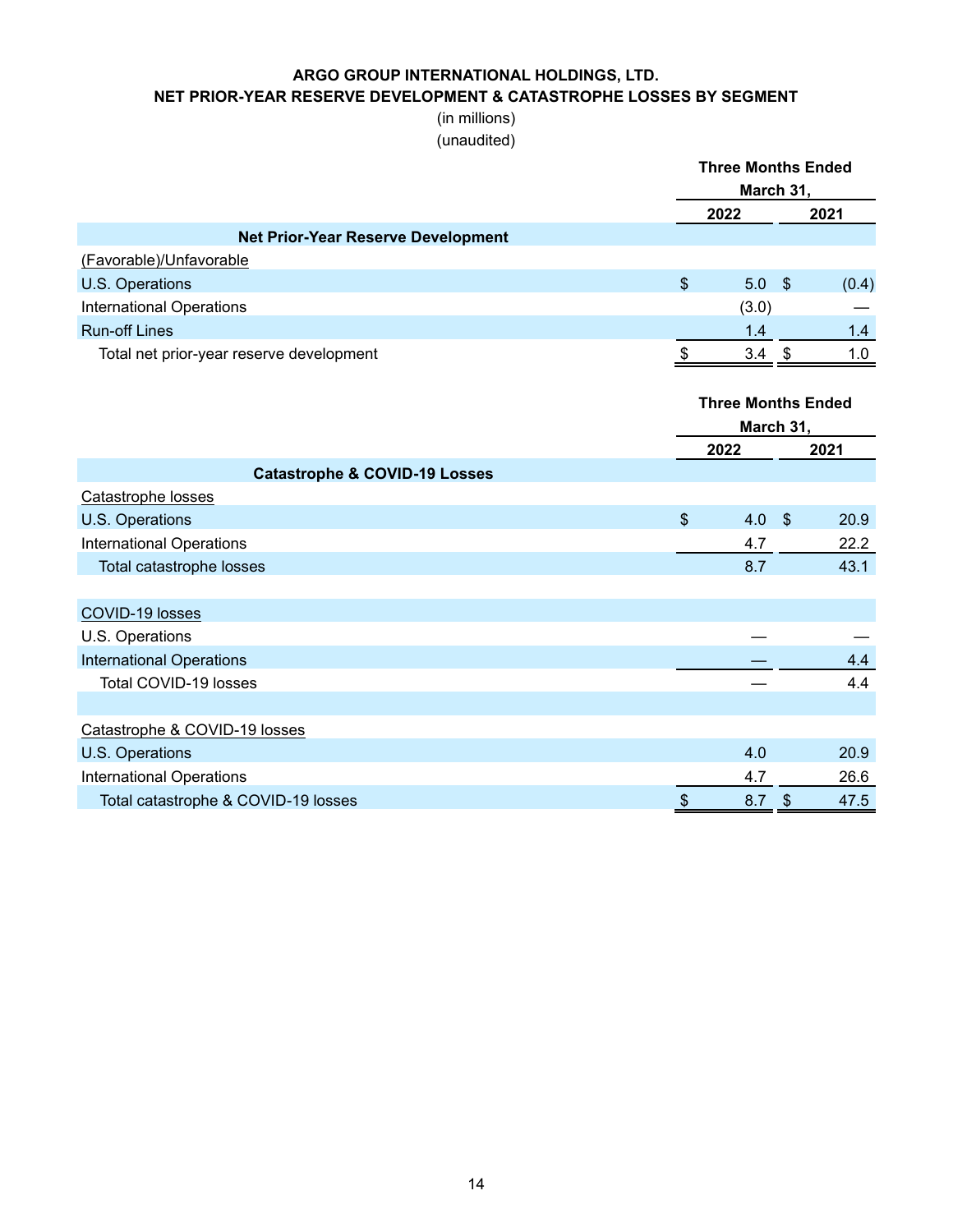#### **ARGO GROUP INTERNATIONAL HOLDINGS, LTD. RECONCILIATION OF UNDERWRITING INCOME (LOSS) TO NET INCOME (LOSS) CONSOLIDATED**

# (in millions)

|                                                  |    | <b>Three Months Ended</b><br>March 31, |   |        |  |
|--------------------------------------------------|----|----------------------------------------|---|--------|--|
|                                                  |    | 2022                                   |   | 2021   |  |
| Net income (loss)                                | S  | $(1.0)$ \$                             |   | 29.8   |  |
| Add (deduct):                                    |    |                                        |   |        |  |
| Income tax provision                             |    | 13.0                                   |   | 1.4    |  |
| Net investment income                            |    | (37.7)                                 |   | (44.4) |  |
| Net realized investment and other (gains) losses |    | 34.5                                   |   | (13.1) |  |
| Interest expense                                 |    | 5.8                                    |   | 5.1    |  |
| Fee and other (income) expense, net              |    | (0.8)                                  |   | 0.1    |  |
| Foreign currency exchange losses                 |    | 2.9                                    |   | 1.3    |  |
| Non-operating expenses                           |    | 7.4                                    |   | 1.9    |  |
| Underwriting income (loss)                       | \$ | 24.1                                   | S | (17.9) |  |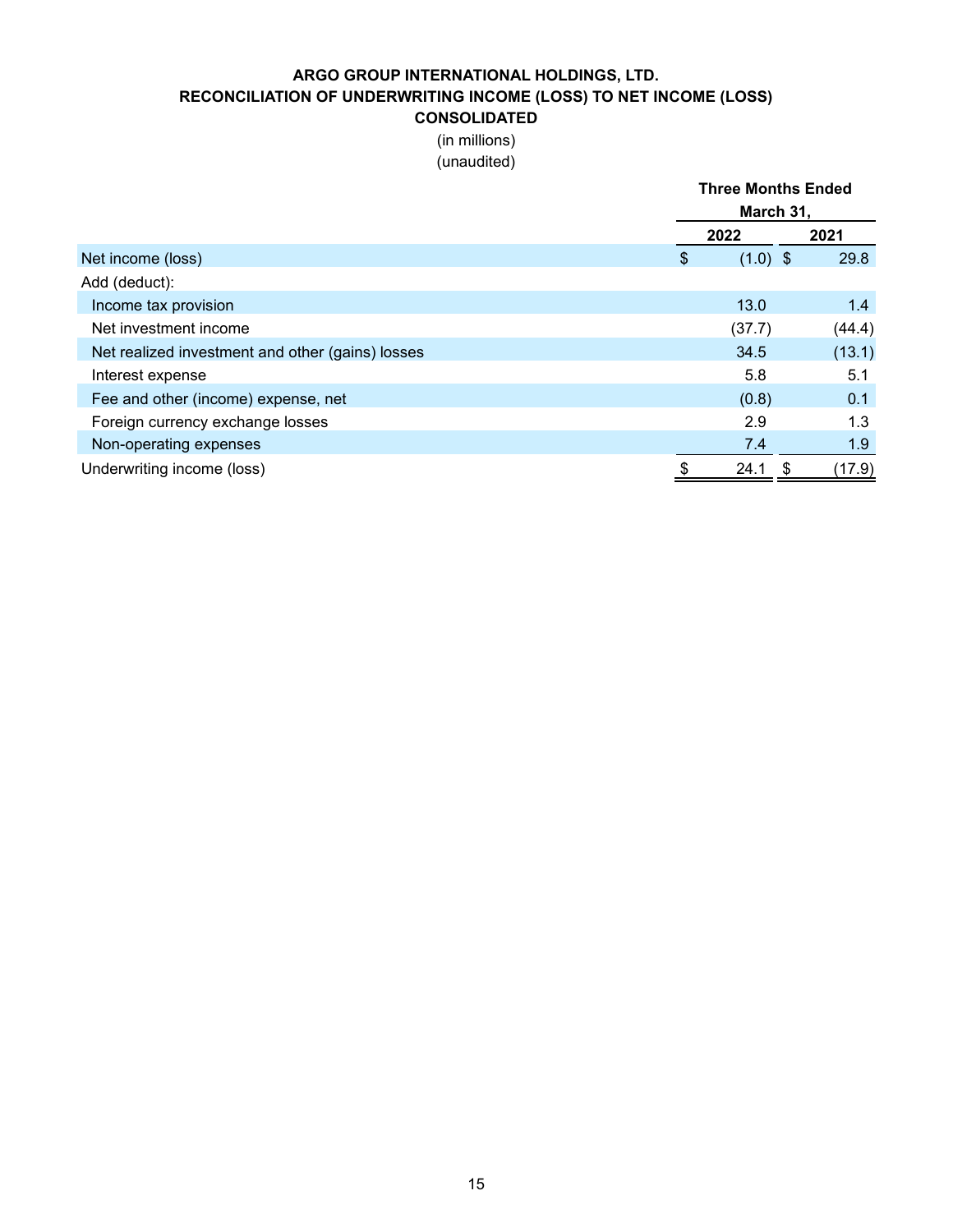**ARGO GROUP INTERNATIONAL HOLDINGS, LTD. RECONCILIATION OF OPERATING INCOME (LOSS) TO NET INCOME (LOSS) CONSOLIDATED**

> (in millions, except per share amounts) (unaudited)

|                                                             |           | <b>Three Months Ended</b> |        |  |  |
|-------------------------------------------------------------|-----------|---------------------------|--------|--|--|
|                                                             | March 31, |                           |        |  |  |
|                                                             |           | 2022                      | 2021   |  |  |
| Net income (loss), as reported                              | \$        | $(1.0)$ \$                | 29.8   |  |  |
| Income tax provision                                        |           | 13.0                      | 1.4    |  |  |
| Net income (loss), before taxes                             |           | 12.0                      | 31.2   |  |  |
| Add (deduct):                                               |           |                           |        |  |  |
| Net realized investment and other (gains) losses            |           | 34.5                      | (13.1) |  |  |
| Foreign currency exchange losses                            |           | 2.9                       | 1.3    |  |  |
| Non-operating expenses                                      |           | 7.4                       | 1.9    |  |  |
| Operating income before taxes and preferred share dividends |           | 56.8                      | 21.3   |  |  |
| Income tax provision, at assumed rate (1)                   |           | 10.8                      | 3.2    |  |  |
| Preferred share dividends                                   |           | 2.6                       | 2.6    |  |  |
| Operating income (loss)                                     |           | $43.4$ \$                 | 15.5   |  |  |
|                                                             |           |                           |        |  |  |
| Operating income (loss) per common share (diluted)          | - \$      | $1.24$ \$                 | 0.44   |  |  |
|                                                             |           |                           |        |  |  |
| Weighted average common shares, diluted                     |           | 35.1                      | 34.9   |  |  |

<sup>(1)</sup> For the purpose of calculating Operating Income, an assumed tax rate of 19% is used for 2022 which represents our expected weighted average statutory tax rate. This compares with an assumed tax rate of 15% used in the calculation of Operating Income after tax in the first quarter 2021.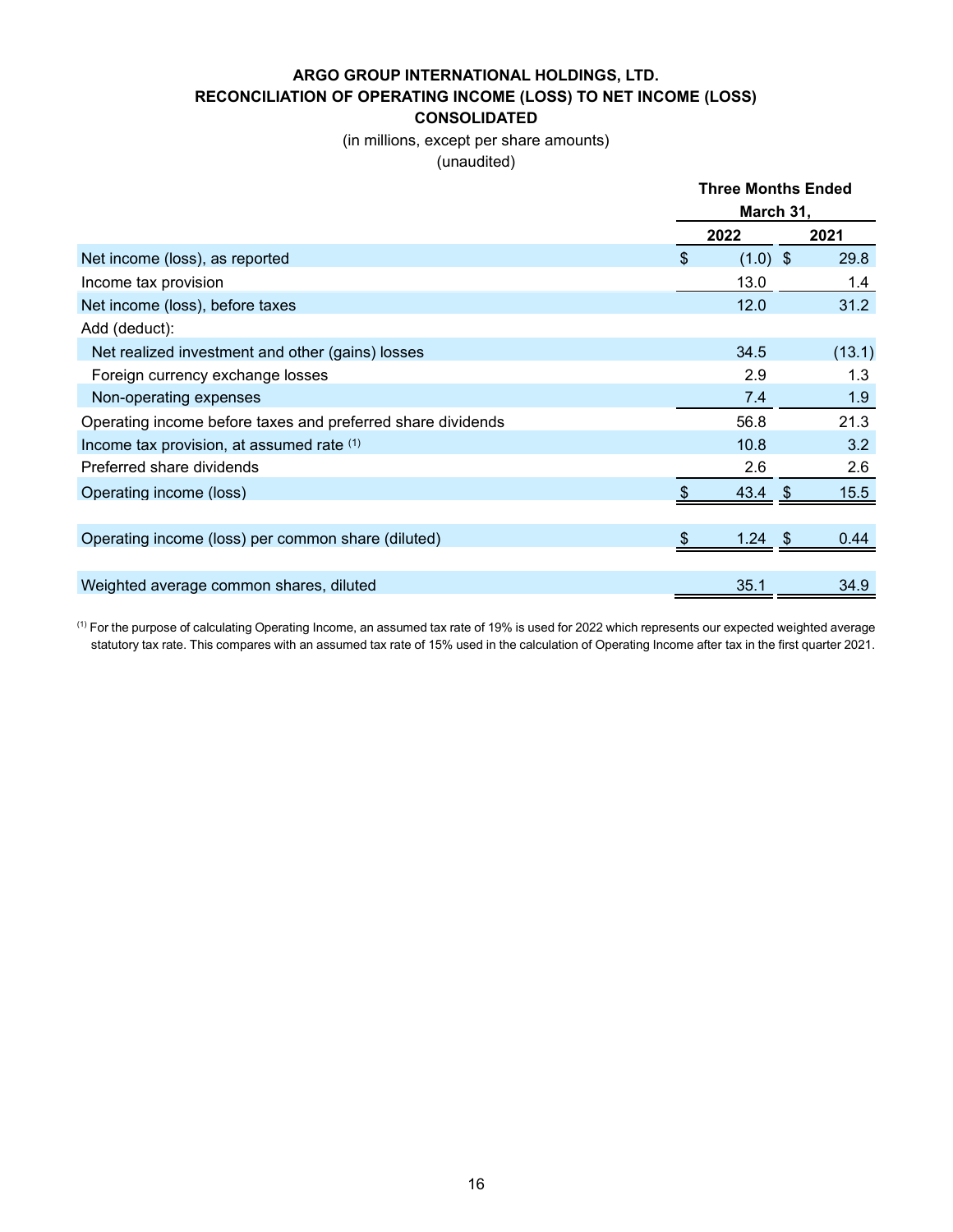# **RECONCILIATION OF PRE-TAX OPERATING INCOME (LOSS) BY SEGMENT TO NET INCOME (LOSS)**

## (in millions) (unaudited)

|                                                   | <b>Three Months Ended</b><br>March 31, |            |  |  |
|---------------------------------------------------|----------------------------------------|------------|--|--|
|                                                   | 2022                                   | 2021       |  |  |
| Operating income (loss) before income taxes:      |                                        |            |  |  |
| U.S. Operations                                   | \$<br>44.2                             | 36.6<br>\$ |  |  |
| <b>International Operations</b>                   | 23.8                                   | (11.6)     |  |  |
| <b>Run-off Lines</b>                              | (1.0)                                  | (0.8)      |  |  |
| Corporate and Other                               | (10.2)                                 | (2.9)      |  |  |
| Total operating income (loss) before income taxes | 56.8                                   | 21.3       |  |  |
| Net realized investment and other gains (losses)  | (34.5)                                 | 13.1       |  |  |
| Foreign currency exchange (losses) gains          | (2.9)                                  | (1.3)      |  |  |
| Non-operating expenses                            | (7.4)                                  | (1.9)      |  |  |
| Income before income taxes                        | 12.0                                   | 31.2       |  |  |
| Income tax provision                              | 13.0                                   | 1.4        |  |  |
| Net income (loss)                                 | \$<br>$(1.0)$ \$                       | 29.8       |  |  |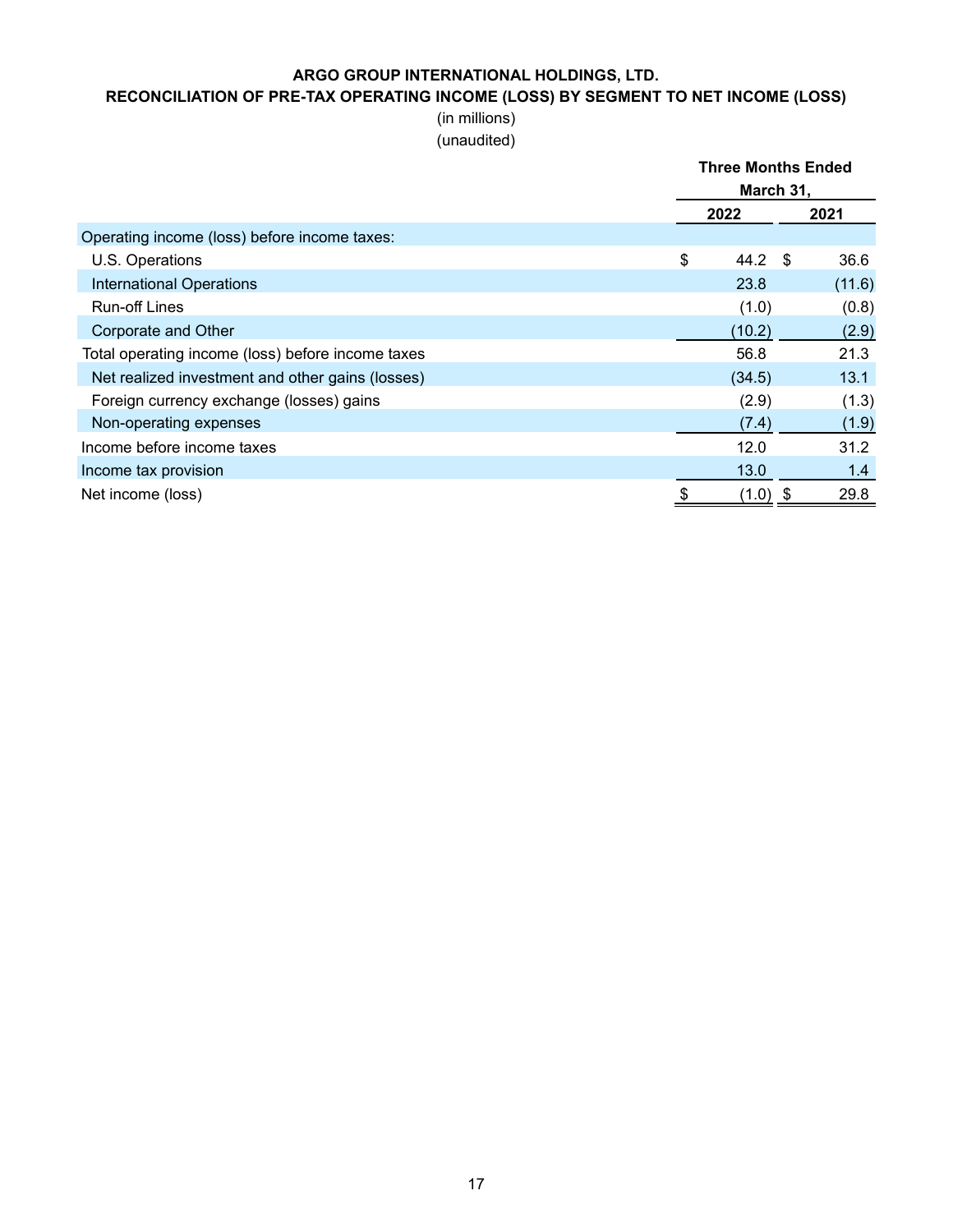## **ARGO GROUP INTERNATIONAL HOLDINGS, LTD. PREMIUMS BY SEGMENT AND LINE OF BUSINESS**

(in millions) (unaudited)

| <b>U.S. Operations</b> |  | Three months ended March 31, 2022 |    |                |  | Three months ended March 31, 2021 |  |                  |    |                       |    |                             |
|------------------------|--|-----------------------------------|----|----------------|--|-----------------------------------|--|------------------|----|-----------------------|----|-----------------------------|
|                        |  | Gross<br>Written                  |    | Net<br>Written |  | <b>Net</b><br>Earned              |  | Gross<br>Written |    | <b>Net</b><br>Written |    | <b>Net</b><br><b>Earned</b> |
| Property               |  | 44.4                              | \$ | 26.8           |  | 40.5                              |  | 56.9             | -S | 20.7                  | \$ | 42.5                        |
| Liability              |  | 270.6                             |    | 170.0          |  | 170.4                             |  | 266.5            |    | 162.6                 |    | 165.7                       |
| Professional           |  | 101.3                             |    | 69.4           |  | 84.5                              |  | 112.0            |    | 72.2                  |    | 71.7                        |
| Specialty              |  | 58.9                              |    | 46.7           |  | 41.0                              |  | 54.0             |    | 37.5                  |    | 34.5                        |
| <b>Total</b>           |  | 475.2                             |    | 312.9          |  | 336.4                             |  | 489.4            |    | 293.0                 |    | 314.4                       |

| <b>International Operations</b> |  | Three months ended March 31, 2022 |    |                       |    |                      | Three months ended March 31, 2021 |                  |     |                       |    |                             |  |
|---------------------------------|--|-----------------------------------|----|-----------------------|----|----------------------|-----------------------------------|------------------|-----|-----------------------|----|-----------------------------|--|
|                                 |  | Gross<br>Written                  |    | <b>Net</b><br>Written |    | <b>Net</b><br>Earned |                                   | Gross<br>Written |     | <b>Net</b><br>Written |    | <b>Net</b><br><b>Earned</b> |  |
| Property                        |  | 52.1                              | \$ | 10.0                  | \$ | 29.4                 | \$                                | 79.4             | -\$ | 19.9                  | \$ | 42.1                        |  |
| Liability                       |  | 49.4                              |    | 28.2                  |    | 35.6                 |                                   | 57.3             |     | 30.7                  |    | 30.2                        |  |
| Professional                    |  | 48.1                              |    | 28.0                  |    | 31.8                 |                                   | 53.1             |     | 27.4                  |    | 33.2                        |  |
| Specialty                       |  | 95.8                              |    | 61.4                  |    | 47.4                 |                                   | 77.1             |     | 50.1                  |    | 46.0                        |  |
| Total                           |  | 245.4                             |    | 127.6                 |    | 144.2                |                                   | 266.9            |     | 128.1                 |    | 151.5                       |  |

| <b>Consolidated</b> | Three months ended March 31, 2022 |                  |    |                |    | Three months ended March 31, 2021 |    |                  |    |                       |     |                             |
|---------------------|-----------------------------------|------------------|----|----------------|----|-----------------------------------|----|------------------|----|-----------------------|-----|-----------------------------|
|                     |                                   | Gross<br>Written |    | Net<br>Written |    | <b>Net</b><br>Earned              |    | Gross<br>Written |    | <b>Net</b><br>Written |     | <b>Net</b><br><b>Earned</b> |
| Property            |                                   | 96.5             | \$ | 36.8           | \$ | 69.9                              | \$ | 136.3            | \$ | 40.6                  | \$. | 84.6                        |
| Liability           |                                   | 320.0            |    | 198.2          |    | 206.0                             |    | 324.0            |    | 193.5                 |     | 196.1                       |
| Professional        |                                   | 149.4            |    | 97.4           |    | 116.3                             |    | 165.1            |    | 99.6                  |     | 104.9                       |
| Specialty           |                                   | 154.7            |    | 108.1          |    | 88.4                              |    | 131.1            |    | 87.6                  |     | 80.5                        |
| <b>Total</b>        |                                   | 720.6            |    | 440.5          |    | 480.6                             |    | 756.5            |    | 421.3                 |     | 466.1                       |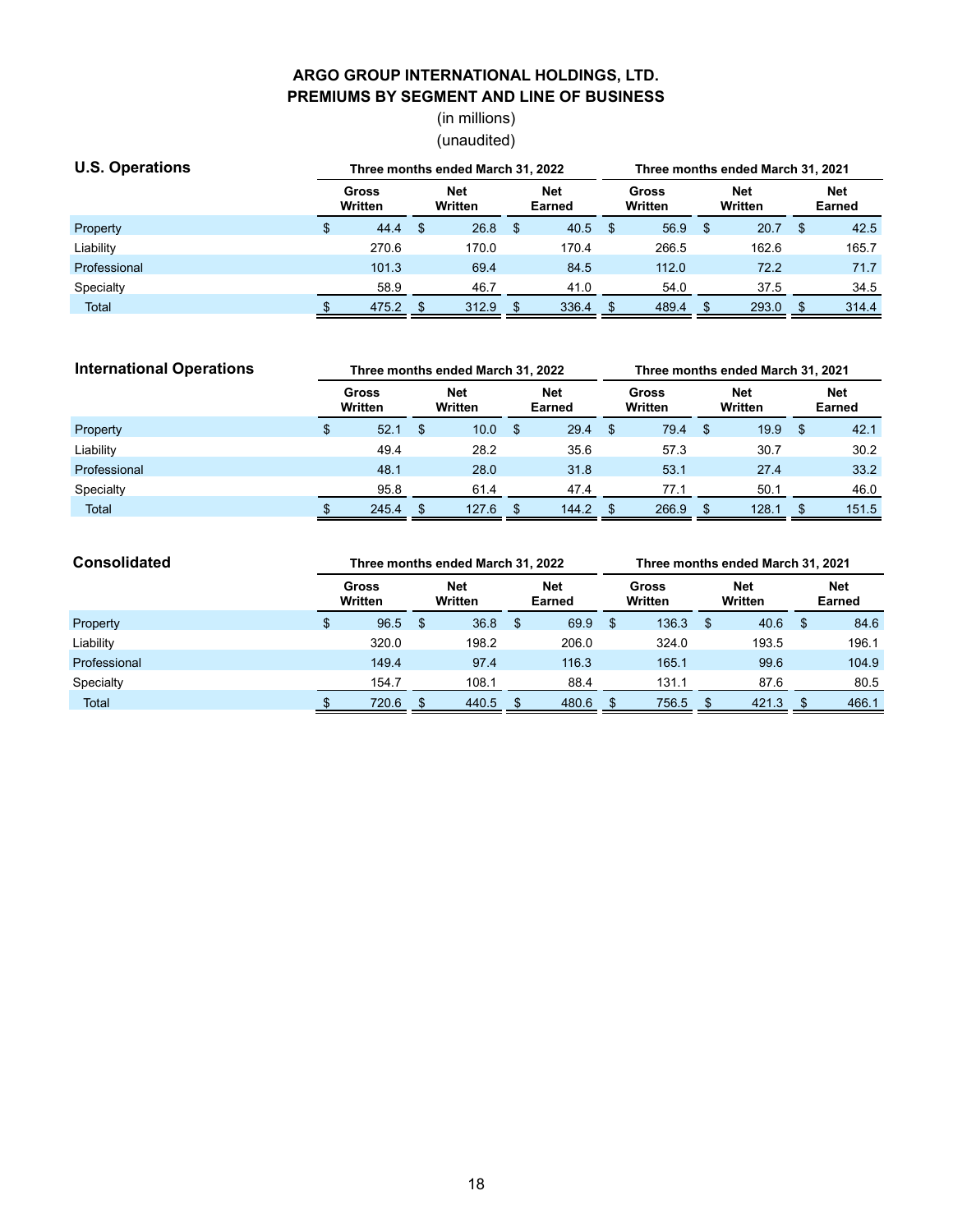## **COMPONENTS OF NET INVESTMENT INCOME & NET REALIZED INVESTMENT AND OTHER GAINS (LOSSES) CONSOLIDATED** (in millions)

|                                                          |   | <b>Three Months Ended</b> |  |      |  |
|----------------------------------------------------------|---|---------------------------|--|------|--|
|                                                          |   | March 31,                 |  |      |  |
|                                                          |   | 2022                      |  | 2021 |  |
| <b>Net Investment Income</b>                             |   |                           |  |      |  |
| Net investment income, excluding alternative investments | S | 24.1 S                    |  | 23.7 |  |
| Alternative investments                                  |   | 13.6                      |  | 20.7 |  |
| Total net investment income                              |   | 37.7                      |  | 44.4 |  |

|                                                                                 | <b>Three Months Ended</b><br>March 31, |       |
|---------------------------------------------------------------------------------|----------------------------------------|-------|
|                                                                                 | 2022                                   | 2021  |
| <b>Net Realized Investment and Other Gains (Losses)</b>                         |                                        |       |
| Net realized investment (losses) gains                                          | \$<br>$(11.7)$ \$                      | (1.3) |
| Change in fair value recognized                                                 | 6.7                                    | 15.5  |
| Change in allowance for credit losses on fixed maturity securities              | (1.0)                                  | (1.1) |
| Foreign exchange translation losses realized on the sale of Argo Seguros Brasil | (28.5)                                 |       |
| Total net realized investments and other gains (losses)                         | \$<br>(34.5) \$                        | 13.1  |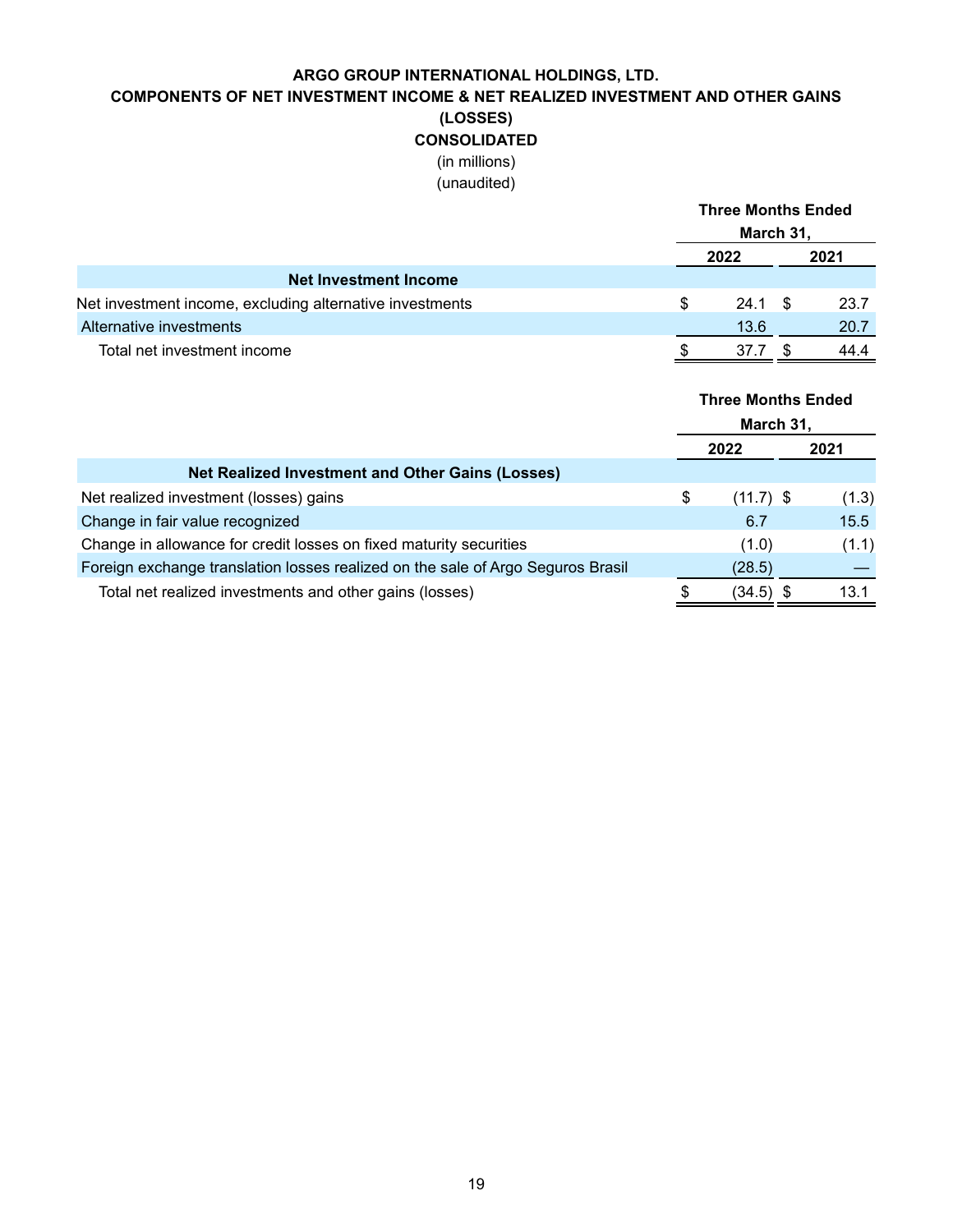#### **ARGO GROUP INTERNATIONAL HOLDINGS, LTD. COMPONENTS OF INVESTMENT PORTFOLIO CONSOLIDATED**

(in millions)

|                                             |                           |          | December 31,   |
|---------------------------------------------|---------------------------|----------|----------------|
|                                             |                           | 2022     | 2021           |
| U.S. Governments and government agencies    | $\boldsymbol{\mathsf{S}}$ | 479.4 \$ | 425.0          |
| States and political subdivisions           |                           | 166.6    | 171.3          |
| Foreign governments                         |                           | 207.5    | 232.8          |
| Corporate - Financial                       |                           | 957.2    | 986.9          |
| Corporate - Industrial                      |                           | 840.7    | 850.6          |
| Corporate - Utilities                       |                           | 132.5    | 145.8          |
| Asset-backed securities                     |                           | 200.5    | 173.6          |
| Collateralized loan obligations             |                           | 328.5    | 336.1          |
| Mortgage-backed securities - Agency         |                           | 408.9    | 457.2          |
| Mortgage-backed securities - Commercial     |                           | 400.2    | 418.7          |
| Mortgage-backed securities - Residential    |                           | 21.9     | 25.3           |
| <b>Total fixed maturities</b>               |                           | 4,143.9  | 4,223.3        |
| <b>Common stocks</b>                        |                           | 53.9     | 55.6           |
| <b>Preferred stocks</b>                     |                           | 0.1      | 0.7            |
| Total equity securities available for sale  |                           | 54.0     | 56.3           |
| Private equity                              |                           | 259.6    | 248.9          |
| Hedge fund                                  |                           | 58.1     | 58.6           |
| Overseas deposits                           |                           | 83.6     | 74.9           |
| <b>Commercial Mortgage Loans</b>            |                           | 46.5     |                |
| Other                                       |                           | 4.7      | 4.8            |
| Total other investments                     |                           | 452.5    | 387.2          |
| Short term investments and cash equivalents |                           | 421.1    | 655.8          |
| Cash                                        |                           | 154.0    | 146.1          |
| Total cash and invested assets              | \$                        | 5,225.5  | 5,468.7<br>-\$ |

|                                          | March 31,      | December 31,  |
|------------------------------------------|----------------|---------------|
|                                          | 2022           | 2021          |
| U.S. Governments and government agencies | \$<br>888.3 \$ | 882.1         |
| AAA                                      | 774.6          | 788.6         |
| AA                                       | 370.5          | 390.9         |
| A                                        | 907.9          | 894.2         |
| <b>BBB</b>                               | 798.9          | 820.5         |
| BB                                       | 136.5          | 174.2         |
| B                                        | 63.0           | 71.3          |
| Lower than B                             | 20.3           | 22.5          |
| Not rated                                | 183.9          | 179.0         |
| Total fixed maturities                   | \$<br>4,143.9  | \$<br>4,223.3 |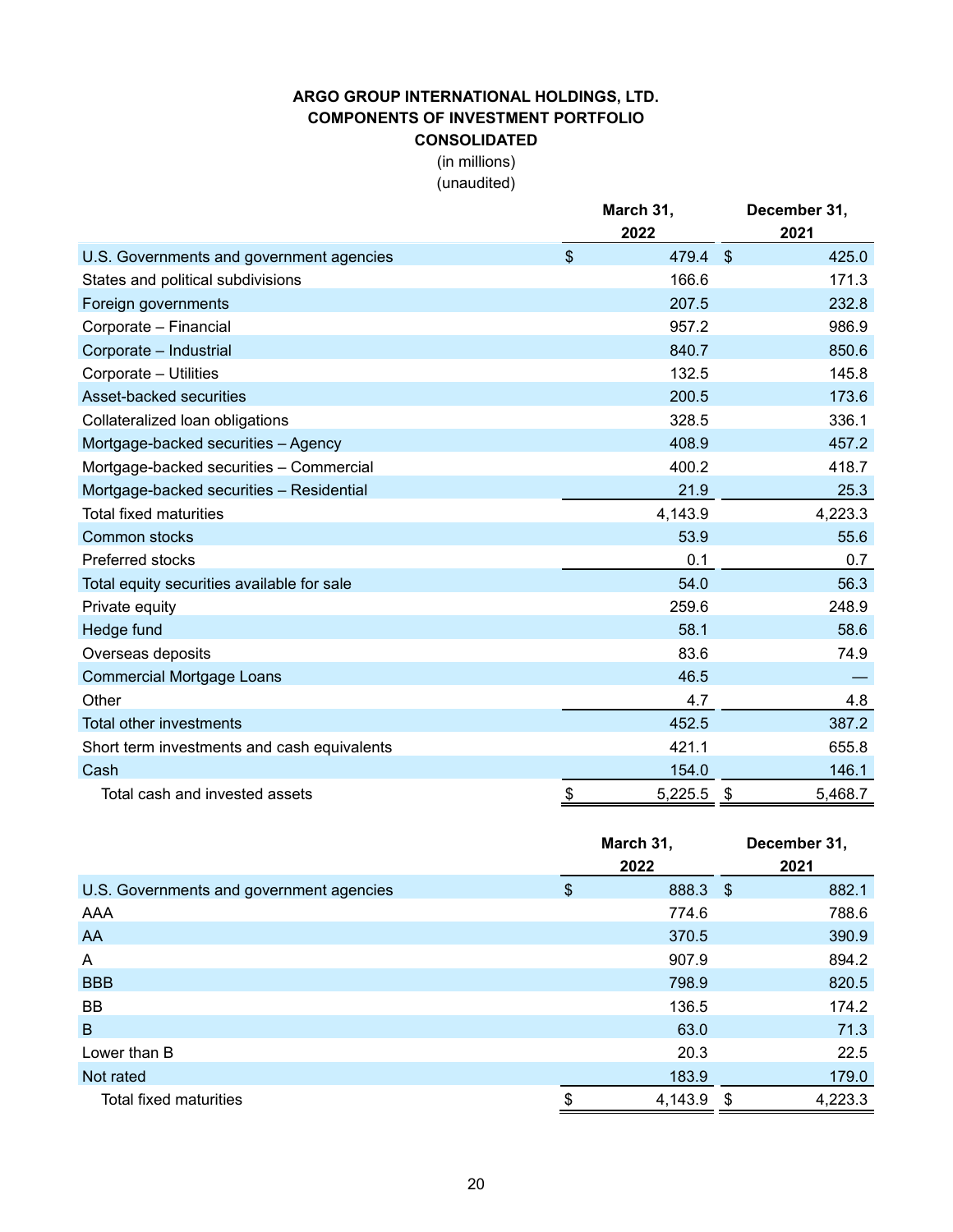# **RECONCILIATION OF COMMON SHAREHOLDERS' EQUITY TO TANGIBLE SHAREHOLDERS' EQUITY**

**CONSOLIDATED** (in millions) (unaudited)

|                                                                   | March 31,     |                | December 31, |
|-------------------------------------------------------------------|---------------|----------------|--------------|
|                                                                   | 2022          |                | 2021         |
| Common shareholders' equity                                       | \$<br>1,466.8 | $\mathfrak{F}$ | 1,591.2      |
| Less: Accumulated other comprehensive income (AOCI), net of taxes | (134.9)       |                | (22.7)       |
| Common shareholders' equity excluding AOCI, net of tax            | \$<br>1,601.7 | \$             | 1,613.9      |
|                                                                   |               |                |              |
| Common shareholders' equity                                       | \$<br>1,466.8 | $\mathfrak{F}$ | 1,591.2      |
| Less: Goodwill and intangible assets                              | 164.6         |                | 164.6        |
| Tangible common shareholders' equity                              | 1,302.2       |                | 1,426.6      |
| Less: AOCI, net of tax                                            | (134.9)       |                | (22.7)       |
| Tangible common shareholders' equity excluding AOCI, net of tax   | 1,437.1       | \$             | 1,449.3      |
|                                                                   |               |                |              |
| Common shares outstanding - end of period                         | 34.945        |                | 34.877       |
|                                                                   |               |                |              |
| Book value per common share                                       | \$<br>41.97   | -\$            | 45.62        |
| Tangible book value per common share                              | \$<br>37.26   | \$             | 40.90        |
| Book value per common share excluding AOCI, net of tax            | \$<br>45.84   | -\$            | 46.27        |
| Tangible book value per common share excluding AOCI, net of tax   | \$<br>41.13   | \$             | 41.55        |